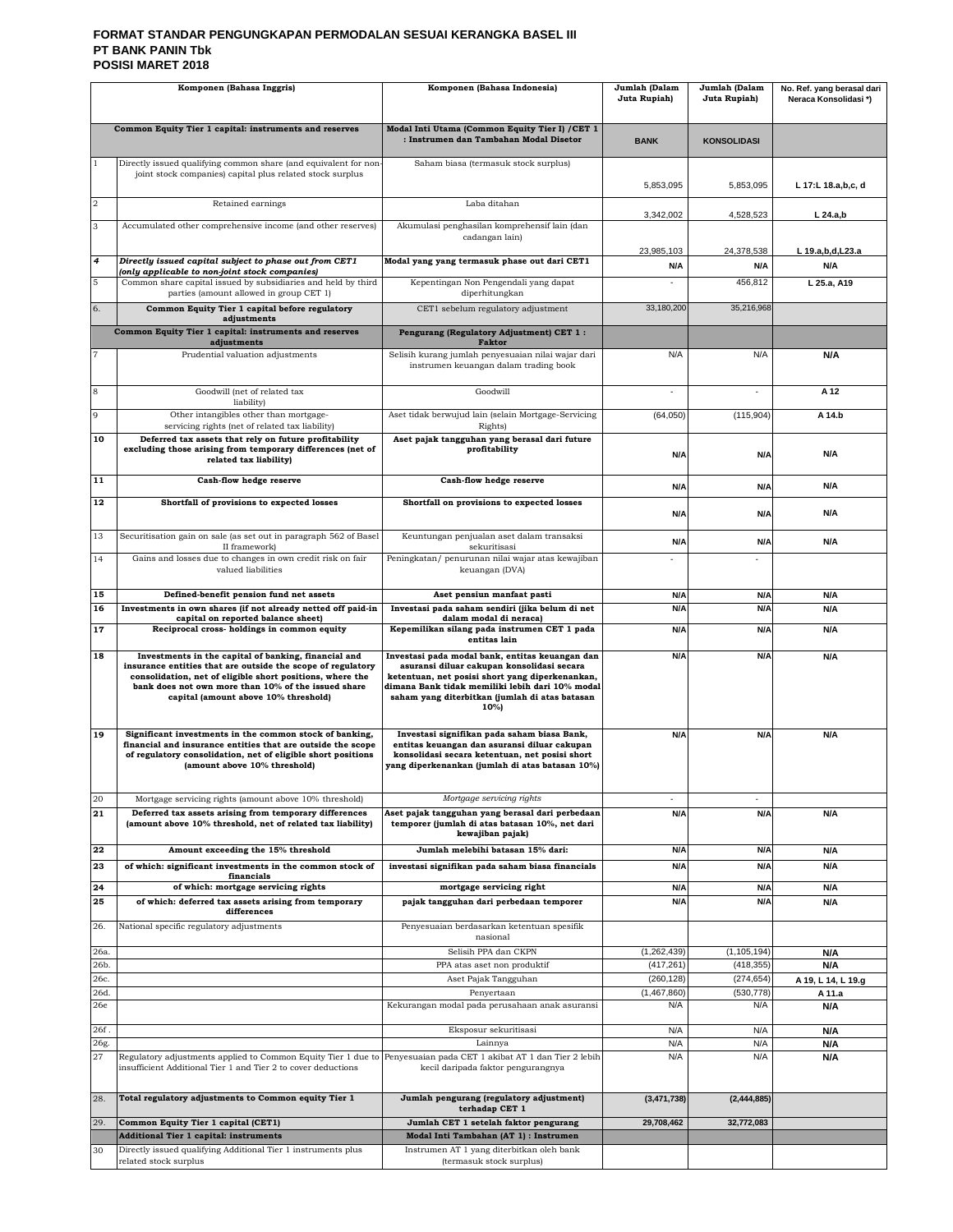### **FORMAT STANDAR PENGUNGKAPAN PERMODALAN SESUAI KERANGKA BASEL III PT BANK PANIN Tbk POSISI MARET 2018**

| Komponen (Bahasa Inggris) |                                                                                                                                                                                                                                                                                                             | Komponen (Bahasa Indonesia)                                                                                                                                                                                                                                   | Jumlah (Dalam<br>Juta Rupiah) | Jumlah (Dalam<br>Juta Rupiah) | No. Ref. yang berasal dari<br>Neraca Konsolidasi*) |
|---------------------------|-------------------------------------------------------------------------------------------------------------------------------------------------------------------------------------------------------------------------------------------------------------------------------------------------------------|---------------------------------------------------------------------------------------------------------------------------------------------------------------------------------------------------------------------------------------------------------------|-------------------------------|-------------------------------|----------------------------------------------------|
|                           |                                                                                                                                                                                                                                                                                                             |                                                                                                                                                                                                                                                               |                               |                               |                                                    |
|                           | Common Equity Tier 1 capital: instruments and reserves                                                                                                                                                                                                                                                      | Modal Inti Utama (Common Equity Tier I) / CET 1<br>: Instrumen dan Tambahan Modal Disetor                                                                                                                                                                     | <b>BANK</b>                   | <b>KONSOLIDASI</b>            |                                                    |
| 31                        | of which: classified as equity under applicable accounting<br>standards                                                                                                                                                                                                                                     | Yang diklasifikasikan sebagai ekuitas berdasarkan<br>standar akuntansi                                                                                                                                                                                        | N/A                           | N/A                           | N/A                                                |
| 32                        | of which: classified as liabilities under applicable accounting<br>standards                                                                                                                                                                                                                                | Yang diklasifikasikan sebagai liabilitas berdasarkan<br>standar akuntansi                                                                                                                                                                                     | N/A                           | N/A                           | N/A                                                |
| 33                        | Directly issued capital instruments subject to phase out<br>from Additional Tier 1                                                                                                                                                                                                                          | Modal yang yang termasuk phase out dari AT1                                                                                                                                                                                                                   | N/A                           | N/A                           | N/A                                                |
| 34                        | Additional Tier 1 instruments (and CET 1 instruments not<br>included in row 5) issued by subsidiaries and held by third<br>parties (amount allowed in group AT1)                                                                                                                                            | Instrumen AT1 yang diterbitkan oleh entitas anak<br>yang diakui dalam perhitungan KPMM secara<br>konsolidasi                                                                                                                                                  | N/A                           | N/A                           | N/A                                                |
| 35                        | of which: instruments issued by subsidiaries subject to<br>phase out                                                                                                                                                                                                                                        | Instrumen yang diterbitkan entitas anak yang<br>termasuk phase out                                                                                                                                                                                            | N/A                           | N/A                           | N/A                                                |
| 36                        | Additional Tier 1 capital before regulatory adjustments                                                                                                                                                                                                                                                     | Jumlah AT 1 sebelum regulatory adjustment                                                                                                                                                                                                                     |                               |                               |                                                    |
|                           | Additional Tier 1 capital: regulatory adjustments                                                                                                                                                                                                                                                           | Modal Inti Tambahan: Faktor Pengurang<br>(Regulatory Adjustment)                                                                                                                                                                                              |                               |                               |                                                    |
| 37                        | Investments in own Additional Tier 1<br>instruments                                                                                                                                                                                                                                                         | Investasi pada instrumen AT1 sendiri                                                                                                                                                                                                                          | N/A                           | N/A                           | <b>N/A</b>                                         |
| 38                        | Reciprocal cross- holdings in Additional Tier 1 instruments                                                                                                                                                                                                                                                 | Kepemilikan silang pada instrumen AT 1 pada<br>entitas lain                                                                                                                                                                                                   | N/A                           | N/A                           | N/A                                                |
| 39                        | Investments in the capital of Banking, financial and<br>insurance entities that are outside the scope of regulatory<br>consolidation, net of eligible short positions, where the<br>bank does not own more than 10% of the issued common                                                                    | Investasi pada modal bank, entitas keuangan dan<br>asuransi diluar cakupan konsolidasi secara<br>ketentuan, net posisi short yang diperkenankan,<br>dimana Bank tidak memiliki lebih dari 10% modal                                                           | N/A                           | N/A                           | N/A                                                |
|                           | share capital of the entity (amount above 10% threshold)                                                                                                                                                                                                                                                    | saham yang diterbitkan (jumlah di atas batasan<br>10%)                                                                                                                                                                                                        |                               |                               |                                                    |
| 40                        | Significant investments in the capital of banking, financial<br>and insurance entities that are outside the scope of<br>regulatory consolidation (net of eligible short positions)                                                                                                                          | Investasi signifikan pada modal Bank, entitas<br>keuangan dan asuransi di luar cakupan<br>konsolidasi secara ketentuan (net posisi short<br>yang diperkenankan)                                                                                               | N/A                           | N/A                           | N/A                                                |
| 41                        | National specific regulatory adjustments                                                                                                                                                                                                                                                                    | Penyesuaian berdasarkan ketentuan spesifik<br>nasional                                                                                                                                                                                                        |                               |                               |                                                    |
| 41 a.                     |                                                                                                                                                                                                                                                                                                             | Penempatan dana pada instrumen AT 1 pada Bank<br>lain                                                                                                                                                                                                         | N/A                           | N/A                           | N/A                                                |
| 42                        | Regulatory adjustments applied to Additional Tier 1 due to<br>insufficient Tier 2 to cover deductions                                                                                                                                                                                                       | Penyesuaian pada AT 1 akibat Tier 2 lebih kecil<br>daripada faktor pengurangnya                                                                                                                                                                               | N/A                           | N/A                           | N/A                                                |
| 43.                       | Total regulatory adjustments to Additional Tier 1 capital                                                                                                                                                                                                                                                   | Jumlah faktor pengurang (regulatory adjustment)<br>terhadap AT1                                                                                                                                                                                               |                               |                               |                                                    |
| 44.                       | <b>Additional Tier 1 capital (AT1)</b>                                                                                                                                                                                                                                                                      | Jumlah AT 1 setelah faktor pengurang                                                                                                                                                                                                                          |                               |                               |                                                    |
| 45.                       | Tier 1 capital $(T1 = CET1 + AT1)$                                                                                                                                                                                                                                                                          | Jumlah Modal Inti (Tier 1)<br>$(CET1 + AT1)$                                                                                                                                                                                                                  | 29,708,462                    | 32,772,083                    |                                                    |
|                           | Tier 2 capital: instruments and provisions                                                                                                                                                                                                                                                                  | Modal Pelengkap (Tier 2) : Instumen dan<br>cadangan                                                                                                                                                                                                           |                               |                               |                                                    |
| 46                        | Directly issued qualifying Tier 2 instruments plus related stock<br>surplus                                                                                                                                                                                                                                 | Instrumen T2 yang diterbitkan oleh bank (plus<br>related stock surplus)                                                                                                                                                                                       | 3,200,000                     | 3,200,000                     | L 11.b                                             |
| 47                        | Directly issued capital instruments subject to phase out<br>from Tier 2                                                                                                                                                                                                                                     | Modal yang yang termasuk phase out dari Tier 2                                                                                                                                                                                                                | N/A                           | N/A                           | N/A                                                |
| 48                        | Tier 2 instruments (and CET1 and AT1 instruments not<br>included in rows 5 or 34) issued by subsidiaries and held by<br>third parties (amount allowed in group Tier 2)                                                                                                                                      | Instrumen Tier2 yang diterbitkan oleh entitas anak<br>yang diakui dalam perhitungan KPMM secara<br>konsolidasi                                                                                                                                                | ä,                            | $\sim$                        |                                                    |
|                           | of which: instruments issued by subsidiaries subject to<br>phase out                                                                                                                                                                                                                                        | Modal yang diterbitkan entitas anak yang<br>termasuk phase out                                                                                                                                                                                                | N/A                           | N/A                           | Ν/Α                                                |
| 50                        | Provisions                                                                                                                                                                                                                                                                                                  | cadangan umum PPA atas aset produktif yang wajib<br>dihitung dengan jumlah paling tinggi sebesar 1,25%<br>dari ATMR untuk Risiko Kredit                                                                                                                       | 1,245,297                     | 1,397,906                     | N/A                                                |
| 51.                       | Tier 2 capital before regulatory adjustments                                                                                                                                                                                                                                                                | Jumlah Modal Pelengkap (Tier 2) sebelum faktor<br>pengurang                                                                                                                                                                                                   | 4,445,297                     | 4,597,906                     |                                                    |
|                           | Tier 2 capital: regulatory adjustments                                                                                                                                                                                                                                                                      | Modal Pelengkap (Tier 2): Faktor Pengurang<br>(Regulatory Adjustment)                                                                                                                                                                                         |                               |                               |                                                    |
| 52                        | <b>Investments in own Tier 2 instruments</b>                                                                                                                                                                                                                                                                | Investasi pada instrumen Tier 2 sendiri                                                                                                                                                                                                                       | N/A                           | N/A                           | N/A                                                |
| 53                        | Reciprocal cross-holdings in Tier 2 instruments                                                                                                                                                                                                                                                             | Kepemilikan silang pada instrumen Tier 2 pada<br>entitas lain                                                                                                                                                                                                 | N/A                           | N/A                           | N/A                                                |
| 54                        | Investments in the capital of banking, financial and<br>insurance entities that are outside the scope of regulatory<br>consolidation, net of eligible short positions, where the<br>bank does not own more than 10% of the issued common<br>share capital of the entity (amount above the 10%<br>threshold) | Investasi pada modal bank, entitas keuangan dan<br>asuransi diluar cakupan konsolidasi secara<br>ketentuan, net posisi short yang diperkenankan,<br>dimana Bank tidak memiliki lebih dari 10% modal<br>saham yang diterbitkan (jumlah di atas batasan<br>10%) | N/A                           | N/A                           | N/A                                                |
| 55                        | Significant investments in the capital banking, financial<br>and insurance entities that are outside the scope of<br>regulatory consolidation (net of eligible short positions)                                                                                                                             | Investasi signifikan pada modal Bank, entitas<br>keuangan dan asuransi di luar cakupan<br>konsolidasi secara ketentuan (net posisi short<br>yang diperkenankan)                                                                                               | N/A                           | N/A                           | N/A                                                |
| 56                        | National specific regulatory adjustments                                                                                                                                                                                                                                                                    | Penyesuaian berdasarkan ketentuan spesifik<br>nasional                                                                                                                                                                                                        |                               |                               |                                                    |
| 56 a                      |                                                                                                                                                                                                                                                                                                             | Sinking fund                                                                                                                                                                                                                                                  | ä,                            | ä,                            |                                                    |
| 56 b.                     |                                                                                                                                                                                                                                                                                                             | Penempatan dana pada instrumen Tier 2 pada Bank<br>lain                                                                                                                                                                                                       | ä,                            | (10, 767)                     | A.5.a.1, b.1, c.1                                  |
| 57.                       | Total regulatory adjustments to Tier 2 capital                                                                                                                                                                                                                                                              | Jumlah faktor pengurang (regulatory adjustment)<br><b>Modal Pelengkap</b>                                                                                                                                                                                     |                               | (10, 767)                     |                                                    |
| 58.                       | Tier 2 capital (T2)                                                                                                                                                                                                                                                                                         | Jumlah Modal Pelengkap (T2) setelah<br>regulatory adjustment                                                                                                                                                                                                  | 4,445,297                     | 4,587,139                     |                                                    |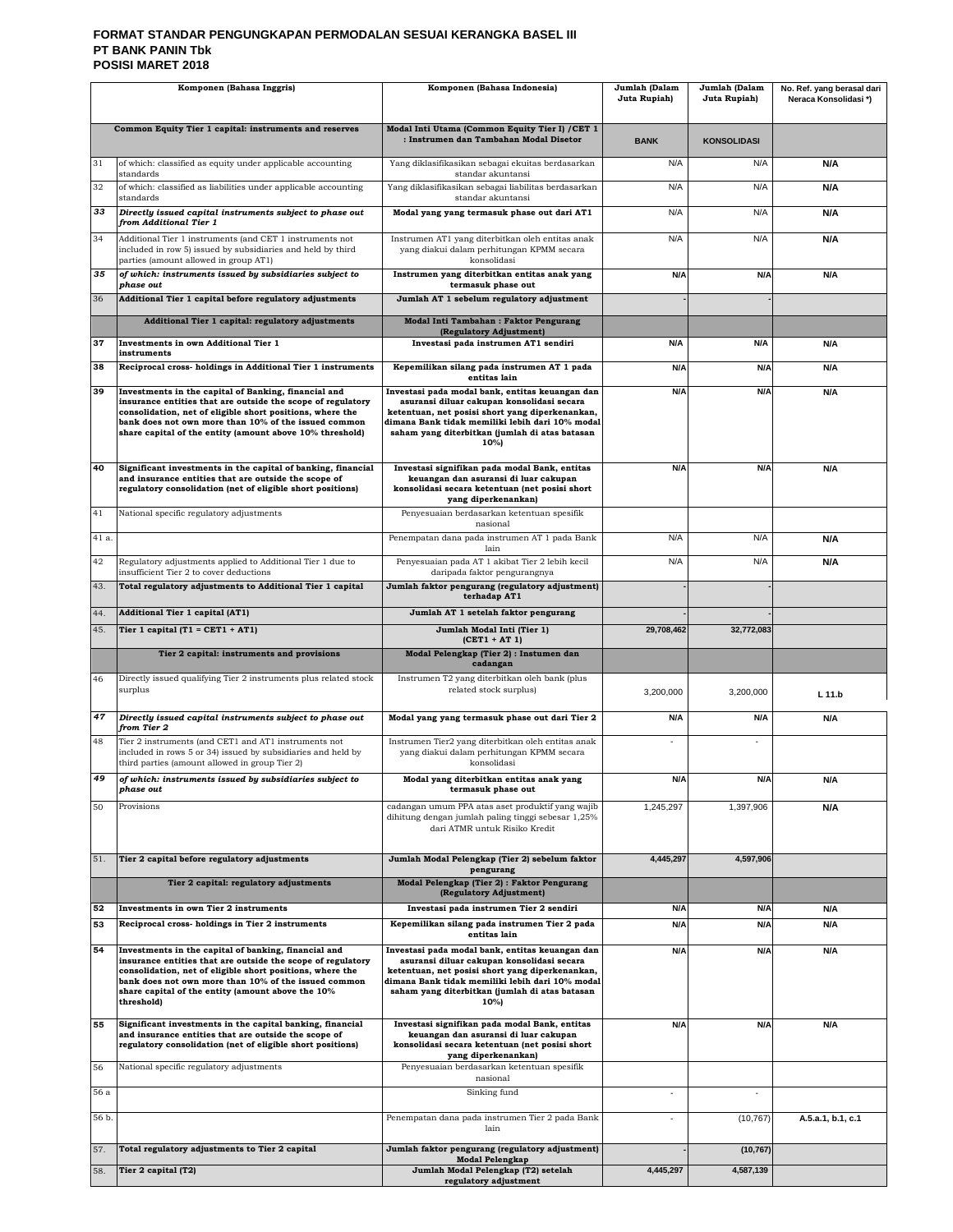### **FORMAT STANDAR PENGUNGKAPAN PERMODALAN SESUAI KERANGKA BASEL III PT BANK PANIN Tbk POSISI MARET 2018**

| Komponen (Bahasa Inggris) |                                                                                                                                                                                                                                        | Komponen (Bahasa Indonesia)                                                                                                  |                 | Jumlah (Dalam<br>Juta Rupiah) | No. Ref. yang berasal dari<br>Neraca Konsolidasi*) |
|---------------------------|----------------------------------------------------------------------------------------------------------------------------------------------------------------------------------------------------------------------------------------|------------------------------------------------------------------------------------------------------------------------------|-----------------|-------------------------------|----------------------------------------------------|
|                           | Common Equity Tier 1 capital: instruments and reserves                                                                                                                                                                                 | Modal Inti Utama (Common Equity Tier I) / CET 1<br>: Instrumen dan Tambahan Modal Disetor                                    | <b>BANK</b>     | <b>KONSOLIDASI</b>            |                                                    |
| 59.                       | Total capital (TC = $T1 + T2$ )                                                                                                                                                                                                        | Total Modal (Modal Inti + Modal Pelengkap)                                                                                   | 34.153.759      | 37,359,222                    |                                                    |
| 60.                       | Total risk weighted assets                                                                                                                                                                                                             | <b>Total Aset Tertimbang Menurut Risiko (ATMR)</b>                                                                           | 152,795,930     | 167,723,198                   |                                                    |
|                           | <b>Capital ratios and buffers</b>                                                                                                                                                                                                      | Rasio Kecukupan Pemenuhan<br>Modal Minimum (KPMM) dan Tambahan Modal<br>(Capital Buffer)                                     |                 |                               |                                                    |
| 61.                       | Common Equity Tier 1 (as a percentage of risk weighted assets)                                                                                                                                                                         | Rasio Modal Inti Utama (CET1) - prosentase<br>terhadap ATMR                                                                  | 19.44%          | 19.54%                        |                                                    |
| 62.                       | Tier 1 (as a percentage of risk weighted assets)                                                                                                                                                                                       | Rasio Modal Inti (Tier 1) - prosentase terhadap ATMR                                                                         | 19.44%          | 19.54%                        |                                                    |
| 63.                       | Total capital (as a percentage of risk weighted assets)                                                                                                                                                                                | Rasio Total Modal - prosentase terhadap ATMR                                                                                 | 22.35%          | 22.27%                        |                                                    |
| 64.                       | Institution specific buffer requirement (minimum CET1<br>requirement plus capital conservation buffer plus<br>countercyclical buffer requirements plus G-SIB buffer<br>requirement, expressed as a percentage of risk weighted assets) | Tambahan modal (buffer) - prosentase terhadap<br><b>AMTR</b>                                                                 |                 |                               |                                                    |
| 65                        | of which: capital conservation<br>buffer requirement                                                                                                                                                                                   | Capital Conservation Buffer                                                                                                  | 1.875%          | 1.875%                        |                                                    |
| 66                        | of which: bank specific countercyclical buffer requirement                                                                                                                                                                             | Countercyclical Buffer                                                                                                       | 0.00%           | 0.00%                         |                                                    |
| 67<br>68.                 | of which: G-SIB buffer requirement<br>Common Equity Tier 1 available to meet buffers (as a percentage                                                                                                                                  | Capital Surcharge untuk D-SIB<br>Modal Inti Utama (CET 1) yang tersedia untuk                                                | 0.75%<br>13.44% | 0.75%<br>13.11%               |                                                    |
|                           | of risk weighted assets)                                                                                                                                                                                                               | memenuhi Tambahan Modal (Buffer) - prosentase<br>terhadap ATMR                                                               |                 |                               |                                                    |
|                           | <b>National minimal</b><br>(if different from<br>Basel 3)                                                                                                                                                                              | National minimal<br>(if different from<br>Basel 3)                                                                           |                 |                               |                                                    |
| 69                        | National Common Equity Tier 1 minimum ratio (if different<br>from Basel 3 minimum)                                                                                                                                                     | Rasio terendah CET 1 nasional (jika berbeda<br>dengan Basel 3)                                                               | N/A             | N/A                           | <b>N/A</b>                                         |
| 70                        | National Tier 1 minimum ratio (if different from Basel 3<br>minimum)                                                                                                                                                                   | Rasio terendah Tier 1 nasional (jika berbeda<br>dengan Basel 3)                                                              | N/A             | N/A                           | <b>N/A</b>                                         |
| 71                        | National total capital minimum ratio (if different from Basel<br>3 minimum)                                                                                                                                                            | Rasio terendah total modal nasional (jika berbeda<br>dengan Basel 3)                                                         | N/A             | N/A                           | N/A                                                |
|                           | Amounts below the thresholds for deduction (before risk<br>weighting)                                                                                                                                                                  | Jumlah di bawah batasan pengurangan (sebelum<br>pembobotan risiko)                                                           |                 |                               |                                                    |
| 72                        | Non-significant investments in the capital of other<br>financials                                                                                                                                                                      | Investasi non- signifikan pada modal entitas<br>keuangan lain                                                                | N/A             | N/A                           | N/A                                                |
| 73                        | Significant investments in the common stock of financials                                                                                                                                                                              | Investasi signifikan pada saham biasa entitas<br>keuangan                                                                    | N/A             | N/A                           | N/A                                                |
| 74                        | Mortgage servicing rights (net of related tax liability)                                                                                                                                                                               | Mortgage servicing rights (net dari kewajiban<br>pajak)                                                                      | N/A             | N/A                           | N/A                                                |
| 75                        | Deferred tax assets arising from temporary differences (net<br>of related tax liability)                                                                                                                                               | Aset pajak tangguhan yang berasal dari perbedaan<br>temporer (net dari kewajiban pajak)                                      | N/A             | N/A                           | N/A                                                |
|                           | Applicable caps on the inclusion of provisions in Tier 2                                                                                                                                                                               | Cap yang dikenakan untuk provisi pada Tier 2                                                                                 |                 |                               |                                                    |
| 76                        | Provisions eligible for inclusion in Tier 2 in respect of<br>exposures subject to standardised approach (prior to<br>application of cap)                                                                                               | Provisi yang dapat diakui sebagai Tier 2 sesuai<br>dengan eksposur berdasarkan pendekatan standar<br>(sebelum dikenakan cap) | N/A             | N/A                           | <b>N/A</b>                                         |
| 77                        | Cap on inclusion of provisions in Tier 2 under standardised<br>approacn                                                                                                                                                                | Cap atas provisi yang diakui sebagai Tier 2<br>berdasarkan pendekatan st andar                                               | N/A             | N/A                           | N/A                                                |
| 78                        | Provisions eligible for inclusion in Tier 2 in respect of<br>exposures subject to standardised approach (prior to<br>application of cap)                                                                                               | Provisi yang dapat diakui sebagai Tier 2 sesuai<br>dengan eksposur berdasarkan pendekatan IRB<br>(sebelum dikenakan cap)     | N/A             | N/A                           | N/A                                                |
| 79                        | Cap for inclusion of provisions in Tier 2 under internal<br>ratings- based approach                                                                                                                                                    | Cap atas provisi yang diakui sebagai Tier 2<br>berdasarkan pendekatan IRB                                                    | N/A             | N/A                           | N/A                                                |
|                           | Capital instruments subject to phase-out arrangements<br>(only applicable between 1 Jan 2018 and 1 Jan 2022)                                                                                                                           | Instrumen Modal yang termasuk phase out (hanya<br>berlaku antara 1 Jan 2018 s.d. 1 Jan 2022)                                 |                 |                               |                                                    |
| 80                        | Current cap on CET1 instruments subject to phase out<br>arrangements                                                                                                                                                                   | Cap pada CET 1 yang temasuk phase out                                                                                        | N/A             | N/A                           | N/A                                                |
| 81                        | Amount excluded from CET1 due to cap (excess over cap<br>after redemptions and maturities)                                                                                                                                             | Jumlah yang dikecualikan dari CET1 karena<br>adanya cap (kelebihan di atas cap setelah<br>redemptions dan maturities)        | N/A             | N/A                           | N/A                                                |
| 82                        | Current cap on AT1 instruments subject to phase out<br>arrangements                                                                                                                                                                    | Cap pada AT1 yang temasuk phase out                                                                                          | N/A             | N/A                           | N/A                                                |
| 83                        | Amount excluded from AT1 due to cap (excess over cap<br>after redemptions and maturities)                                                                                                                                              | Jumlah yang dikecualikan dari AT1 karena<br>adanya cap (kelebihan di atas cap setelah<br>redemptions dan maturities)         | N/A             | N/A                           | N/A                                                |
| 84                        | Current cap on T2 instruments subject to phase out<br>arrangements                                                                                                                                                                     | Cap pada Tier2 yang temasuk phase out                                                                                        | N/A             | N/A                           | N/A                                                |
| 85                        | Amount excluded from T2 due to cap (excess over cap after<br>redemptions and maturities)                                                                                                                                               | Jumlah yang dikecualikan dari Tier2 karena<br>adanya cap (kelebihan di atas cap setelah<br>redemptions dan maturities)       | N/A             | N/A                           | N/A                                                |

Keterangan: A = Aset L = Liabilitas LR = Laba Rugi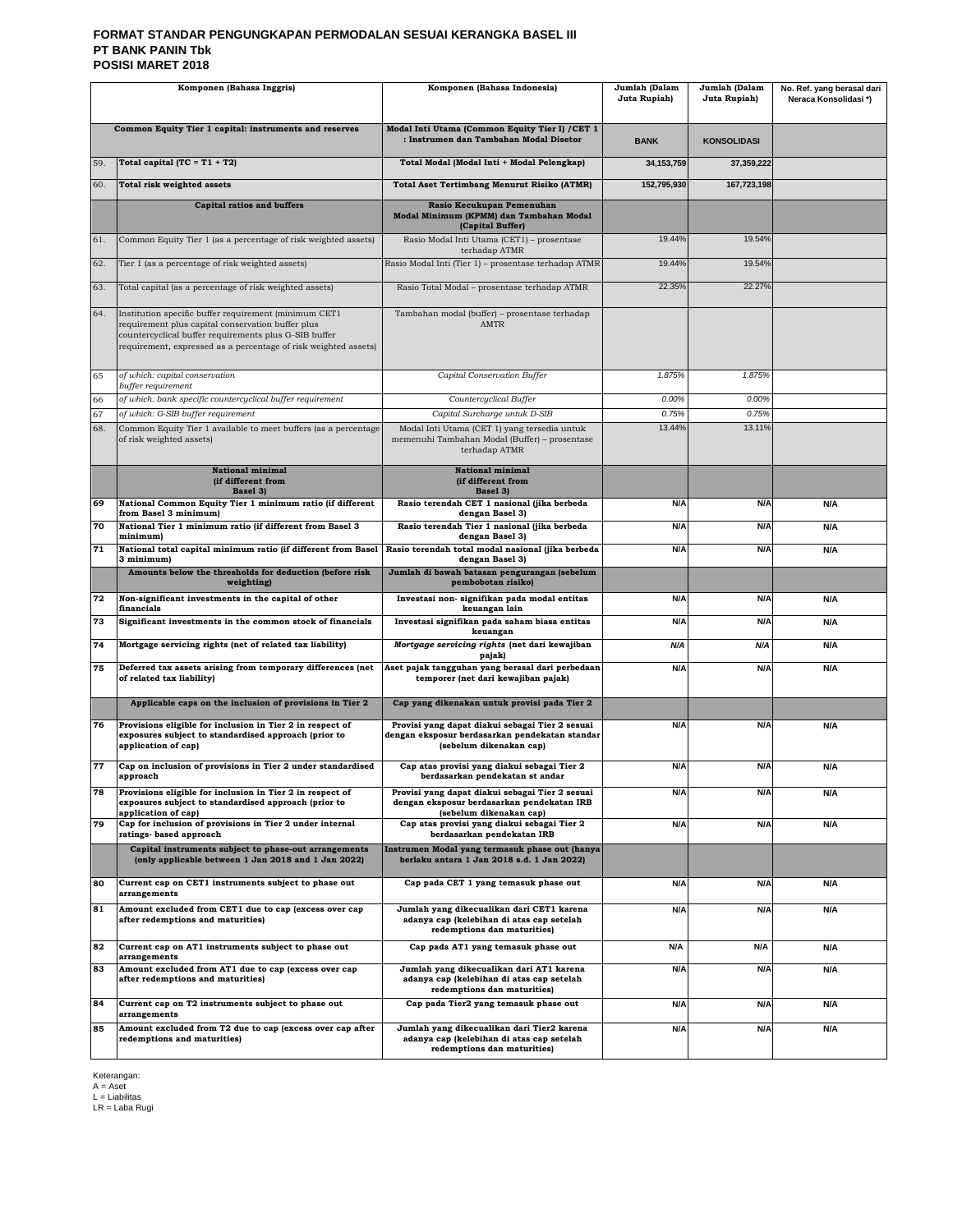## **REKONSILIASI PERMODALAN PT BANK PANIN Tbk POSISI MARET 2018**

## **(Dalam Juta Rupiah)**

|          |                                                                                      |                          | <b>BANK</b>                                                                                   |              |                          | <b>KONSOLIDASI</b>                                                                        |              |
|----------|--------------------------------------------------------------------------------------|--------------------------|-----------------------------------------------------------------------------------------------|--------------|--------------------------|-------------------------------------------------------------------------------------------|--------------|
|          |                                                                                      | Neraca Publikasi         | Neraca Konsolidasian dengan<br>cakupan konsolidasi<br>berdasarkan ketentuan kehati-<br>hatian | No Referensi | Neraca Publikasi         | Neraca Konsolidasian dengan<br>cakupan konsolidasi berdasarkan<br>ketentuan kehati-hatian | No Referensi |
| No.      | POS-POS                                                                              |                          |                                                                                               |              | <b>MARET 2018</b>        | <b>MARET 2018</b>                                                                         |              |
|          |                                                                                      | <b>MARET 2018</b>        | <b>MARET 2018</b>                                                                             |              |                          |                                                                                           |              |
|          | <b>ASET</b>                                                                          |                          |                                                                                               |              |                          |                                                                                           |              |
|          |                                                                                      |                          |                                                                                               |              |                          |                                                                                           |              |
| 1.       | Kas                                                                                  | 1,002,911                | 1,002,911                                                                                     |              | 1,025,538                | 1,025,538                                                                                 |              |
| 2.       | Penempatan pada Bank Indonesia                                                       | 10,386,965               | 10,386,965                                                                                    |              | 12,233,562               | 12,233,562                                                                                |              |
| 3.       | Penempatan pada bank lain                                                            | 3,072,766                | 3,072,766                                                                                     |              | 3,098,621                | 3,098,621                                                                                 |              |
| 4.       | Tagihan spot dan derivatif                                                           | 31,186                   | 31,186                                                                                        |              | 31,186                   | 31,186                                                                                    |              |
| 5.       | Surat berharga                                                                       |                          |                                                                                               |              |                          |                                                                                           |              |
|          | a. Diukur pada nilai wajar melalui laporan laba/rugi                                 | 1,935,622                |                                                                                               |              | 1,936,389                |                                                                                           |              |
|          | a.1 subordinasi bank                                                                 |                          |                                                                                               | A 5.a,1      |                          | 10,767                                                                                    | A 5.a,1      |
|          | a.2 selain subordinasi bank                                                          |                          | 1,935,622                                                                                     |              |                          | 1,925,622                                                                                 |              |
|          | b. Tersedia untuk dijual                                                             | 2,567,286                |                                                                                               |              | 2,473,945                |                                                                                           |              |
|          | b.1 subordinasi bank                                                                 |                          |                                                                                               | A 5.b,1      |                          |                                                                                           | A 5.b,1      |
|          | b.2 selain subordinasi bank                                                          |                          | 2,567,286                                                                                     |              |                          | 2,473,945                                                                                 |              |
|          | c. Dimiliki hingga jatuh tempo                                                       | 30,221,717               |                                                                                               |              | 30,870,276               |                                                                                           |              |
|          | c.1 subordinasi bank                                                                 |                          |                                                                                               | A 5.c,1      |                          |                                                                                           | A 5.c,1      |
|          | c.2 selain subordinasi bank                                                          |                          | 30,221,717                                                                                    |              |                          | 30,870,276                                                                                |              |
|          | d. Pinjaman yang diberikan dan piutang                                               | $\overline{\phantom{a}}$ |                                                                                               |              |                          |                                                                                           |              |
| 6.       | Surat berharga yang dijual dengan janji dibeli kembali (repo)                        |                          |                                                                                               |              |                          |                                                                                           |              |
| 7.       | Tagihan atas surat berharga yang dibeli dengan janji                                 |                          |                                                                                               |              |                          |                                                                                           |              |
|          | dijual kembali (reverse repo)                                                        | 6,897,914                | 6,897,914                                                                                     |              | 6,897,914                | 6,897,914                                                                                 |              |
| 8.<br>9. | Tagihan akseptasi                                                                    | 2,534,008                | 2,534,008                                                                                     |              | 2,534,008                | 2,534,008                                                                                 |              |
|          | Kredit                                                                               |                          |                                                                                               |              |                          |                                                                                           |              |
|          | a. Diukur pada nilai wajar melalui laporan laba/rugi                                 |                          |                                                                                               |              |                          |                                                                                           |              |
|          | b. Tersedia untuk dijual                                                             |                          |                                                                                               |              |                          |                                                                                           |              |
|          | c. Dimiliki hingga jatuh tempo                                                       | 127,843,341              |                                                                                               |              |                          |                                                                                           |              |
|          | d. Pinjaman yang diberikan dan piutang                                               |                          | 127,843,341                                                                                   |              | 141,148,350              | 141,148,350                                                                               |              |
| 10.      | Pembiayaan syariah                                                                   | 1,485,775                |                                                                                               |              | 593,175                  |                                                                                           |              |
| 11.      | Penyertaan                                                                           |                          |                                                                                               | A 11.a       |                          |                                                                                           | A 11.a       |
|          | a. Penyertaan sebagai pengurang Modal<br>b. Pemyertaan bukan sebagai pengurang Modal |                          | 1,467,860<br>17,915                                                                           |              |                          | 530,778<br>62,397                                                                         |              |
| 12.      | Goodwill                                                                             | $\overline{\phantom{a}}$ |                                                                                               |              | $\overline{\phantom{a}}$ | $\overline{\phantom{a}}$                                                                  |              |
| 13.      | Cadangan kerugian penurunan nilai aset keuangan -/-                                  |                          |                                                                                               |              |                          |                                                                                           |              |
|          | a. Surat berharga                                                                    | (6, 250)                 | (6, 250)                                                                                      |              | (6, 250)                 | (6, 250)                                                                                  |              |
|          | b. Kredit                                                                            | (2,986,432)              | (2,986,432)                                                                                   |              | (3,750,287)              | (3,750,287)                                                                               |              |
|          | c. Lainnya                                                                           | (625)                    | (625)                                                                                         |              | (79, 776)                | (79, 776)                                                                                 |              |
| 14.      | Aset tidak berwujud                                                                  | 278,892                  |                                                                                               |              | 341,057                  |                                                                                           |              |
|          | a, Aset tidak berwujud Servicing Mortgage                                            |                          |                                                                                               | A 14.a       |                          |                                                                                           | A 14.a       |
|          | b, Aset tidak berwujud selain Servicing Mortgage                                     |                          | 278,892                                                                                       | A 14.b       |                          | 341,057                                                                                   | A 14.b       |
|          | Akumulasi amortisasi aset tidak berwujud -/-                                         | (214, 842)               |                                                                                               |              | (225, 153)               |                                                                                           |              |
|          |                                                                                      |                          |                                                                                               |              |                          |                                                                                           |              |
|          | a, Akumulasi amortisasi aset tidak berwujud Servicing Mortgage                       |                          |                                                                                               | A 14.a       |                          | ÷,                                                                                        | A 14.a       |
|          | b, Akumulasi amortisasi aset tidak berwujud selain Servicing                         |                          |                                                                                               |              |                          |                                                                                           |              |
|          | Mortgage                                                                             |                          | (214, 842)                                                                                    | A 14.b       |                          | (225, 153)                                                                                | A 14.b       |
| 15.      | Aset tetap dan inventaris                                                            | 9,876,634                | 9,876,634                                                                                     |              | 10,242,229               | 10,242,229                                                                                |              |
|          | Akumulasi penyusutan aset tetap dan inventaris -/-                                   | (506,008)                | (506,008)                                                                                     |              | (568, 138)               | (568, 138)                                                                                |              |
| 16.      | Aset non Produktif                                                                   |                          |                                                                                               |              |                          |                                                                                           |              |
|          | a. Properti Terbengkalai                                                             | 183,382                  | 183,382                                                                                       |              | 183,382                  | 183,382                                                                                   |              |
|          | b. Aset yang diambil alih                                                            | 436,537                  | 436,537                                                                                       |              | 731,446                  | 731,446                                                                                   |              |
|          | c. Rekening tunda                                                                    |                          |                                                                                               |              |                          |                                                                                           |              |
|          | d. Aset antar kantor                                                                 |                          |                                                                                               |              |                          |                                                                                           |              |
|          | i. Melakukan kegiatan operasional di Indonesia                                       | 142                      | 142                                                                                           |              | 142                      | 142                                                                                       |              |
|          | ii. Melakukan kegiatan operasional di luar Indonesia                                 |                          |                                                                                               |              |                          |                                                                                           |              |
| 17.      | Cadangan kerugian penurunan nilai dari aset non keuangan -/-                         | ٠                        |                                                                                               |              |                          |                                                                                           |              |
| 18.      | Sewa pembiayaan                                                                      |                          |                                                                                               |              | 2,530,703                | 2,530,703                                                                                 |              |
| 19.      | Aset pajak tangguhan                                                                 | 328,372                  | 328,372                                                                                       |              | 348,976                  | 348,976                                                                                   |              |
| 20.      | Aset lainnya                                                                         | 2,553,881                | 2,553,881                                                                                     |              | 1,950,330                | 1,950,330                                                                                 |              |
|          |                                                                                      |                          |                                                                                               |              |                          |                                                                                           |              |
|          | <b>TOTAL ASET</b>                                                                    | 197,923,174              | 197,923,174                                                                                   |              | 214,541,625              | 214,541,625                                                                               |              |

|     |                                                                                  | <b>BANK</b>       |                                                                                               | <b>KONSOLIDASI</b> |                   |                                                                                           |              |
|-----|----------------------------------------------------------------------------------|-------------------|-----------------------------------------------------------------------------------------------|--------------------|-------------------|-------------------------------------------------------------------------------------------|--------------|
| No. | POS-POS                                                                          | Neraca Publikasi  | Neraca Konsolidasian dengan<br>cakupan konsolidasi<br>berdasarkan ketentuan kehati-<br>hatian | No Referensi       | Neraca Publikasi  | Neraca Konsolidasian dengan<br>cakupan konsolidasi berdasarkan<br>ketentuan kehati-hatian | No Referensi |
|     |                                                                                  | <b>MARET 2018</b> | <b>MARET 2018</b>                                                                             |                    | <b>MARET 2018</b> | <b>MARET 2018</b>                                                                         |              |
|     | <b>LIABILITAS DAN EKUITAS</b>                                                    |                   |                                                                                               |                    |                   |                                                                                           |              |
|     |                                                                                  |                   |                                                                                               |                    |                   |                                                                                           |              |
|     | <b>LIABILITAS</b>                                                                |                   |                                                                                               |                    |                   |                                                                                           |              |
| 1.  | Giro                                                                             | 11,161,353        | 11,161,353                                                                                    |                    | 10,572,744        | 10,572,744                                                                                |              |
| 2.  | Tabungan                                                                         | 39,742,706        | 39,742,706                                                                                    |                    | 40,381,589        | 40,381,589                                                                                |              |
| 3.  | Simpanan berjangka                                                               | 90,724,048        | 90,724,048                                                                                    |                    | 96,368,363        | 96,368,363                                                                                |              |
| 4.  | Dana investasi revenue sharing                                                   |                   |                                                                                               |                    |                   |                                                                                           |              |
| 5.  | Pinjaman dari Bank Indonesia                                                     |                   |                                                                                               |                    | $\sim$            |                                                                                           |              |
| 6.  | Pinjaman dari bank lain                                                          | 4,244,714         | 4,244,714                                                                                     |                    | 4,480,756         | 4,480,756                                                                                 |              |
| 7.  | Liabilitas spot dan derivatif                                                    | 36,343            | 36,343                                                                                        |                    | 36,343            | 36,343                                                                                    |              |
| 8.  | Utang atas surat berharga yang dijual dengan janji                               |                   |                                                                                               |                    |                   |                                                                                           |              |
|     | dibeli kembali (repo)                                                            |                   |                                                                                               |                    |                   |                                                                                           |              |
| 9.  | Utang akseptasi                                                                  | 2,534,008         | 2,534,008                                                                                     |                    | 2,534,008         | 2,534,008                                                                                 |              |
| 10. | Surat berharga yang diterbitkan                                                  | 7,996,811         | 7,996,811                                                                                     |                    | 9,940,959         | 9,940,959                                                                                 |              |
| 11. | Pinjaman yang diterima                                                           | 4,925,770         |                                                                                               |                    | 8,883,706         |                                                                                           |              |
|     | a. Pinjaman yang diterima                                                        |                   | 442,665                                                                                       |                    |                   | 4,400,601                                                                                 |              |
|     | b. Modal pinjaman bank                                                           |                   | 4,500,000                                                                                     | L 11.b             |                   | 4,500,000                                                                                 | L 11.b       |
|     | c. Modal pinjaman anak                                                           |                   |                                                                                               |                    |                   |                                                                                           | L 11.c       |
|     | d. emisi Obligasi                                                                |                   | (16, 895)                                                                                     |                    |                   | (16, 895)                                                                                 |              |
| 12. | Setoran jaminan                                                                  | 240,549           | 240,549                                                                                       |                    | 257,569           | 257,569                                                                                   |              |
| 13. | Liabilitas antar kantor                                                          |                   |                                                                                               |                    |                   |                                                                                           |              |
|     | a. Melakukan kegiatan operasional di Indonesia                                   |                   |                                                                                               |                    |                   |                                                                                           |              |
|     | b. Melakukan kegiatan operasional di luar Indonesia                              |                   |                                                                                               |                    |                   |                                                                                           |              |
| 14. | Liabilitas pajak tangguhan                                                       |                   |                                                                                               |                    |                   |                                                                                           |              |
| 15. | Liabilitas lainnya                                                               | 3,229,016         | 3,229,016                                                                                     |                    | 3,793,483         | 3,793,483                                                                                 |              |
| 16. | Dana investasi profit sharing                                                    |                   |                                                                                               |                    |                   |                                                                                           |              |
|     | <b>TOTAL LIABILITAS</b>                                                          | 164,835,318       | 164,835,318                                                                                   |                    | 177,249,520       | 177,249,520                                                                               |              |
|     |                                                                                  |                   |                                                                                               |                    |                   |                                                                                           |              |
|     | <b>EKUITAS</b>                                                                   |                   |                                                                                               |                    |                   |                                                                                           |              |
| 17. | Modal disetor                                                                    |                   |                                                                                               |                    |                   |                                                                                           |              |
|     | a. Modal dasar                                                                   | 9,600,000         | 9,600,000                                                                                     |                    | 9,600,000         | 9,600,000                                                                                 |              |
|     | b. Modal yang belum disetor -/-                                                  | (7, 191, 235)     | (7, 191, 235)                                                                                 |                    | (7, 191, 235)     | (7, 191, 235)                                                                             |              |
|     | c. Saham yang dibeli kembali (treasury stock) -/-                                | ÷                 |                                                                                               |                    | $\sim$            | х.                                                                                        |              |
| 18. | Tambahan modal disetor                                                           |                   |                                                                                               |                    |                   |                                                                                           |              |
|     | a. Agio                                                                          | 3,444,330         | 3,444,330                                                                                     |                    | 3,444,330         | 3,444,330                                                                                 |              |
|     | b. Disagio -/-                                                                   |                   |                                                                                               |                    | $\sim$            |                                                                                           |              |
|     | c. Modal Sumbangan                                                               |                   |                                                                                               |                    |                   |                                                                                           |              |
|     | d. Dana setoran modal                                                            |                   |                                                                                               |                    |                   |                                                                                           |              |
|     | e. Lainnya                                                                       |                   |                                                                                               |                    | (28, 569)         | (28, 569)                                                                                 |              |
| 19. | Penghasilan komprehensif lain                                                    |                   |                                                                                               |                    |                   |                                                                                           |              |
|     | a. Penyesuaian akibat penjabaran laporan keuangan dalam                          |                   |                                                                                               |                    |                   | ÷,                                                                                        |              |
|     | mata uang asing<br>b. Keuntungan (kerugian) dari perubahan nilai aset keuangan   |                   |                                                                                               |                    |                   |                                                                                           |              |
|     |                                                                                  |                   |                                                                                               |                    |                   |                                                                                           |              |
|     | dalam kelompok tersedia untuk dijual<br>c. Bagian efektif lindung nilai arus kas | 110,444           | 110,444                                                                                       |                    | 111,503           | 111,503                                                                                   |              |
|     | d. Keuntungan revaluasi aset tetap                                               | 6,765,187         | 6,765,187                                                                                     |                    | 6,820,596         | 6,820,596                                                                                 |              |
|     | e. Bagian penghasilan komprehensif lain dari entitas asosiasi                    |                   |                                                                                               |                    | 1,178             | 1,178                                                                                     |              |
|     | f. Pengukuran kembali atas program imbalan pasti                                 | (272, 977)        | (272, 977)                                                                                    |                    | (274, 831)        | (274, 831)                                                                                |              |
|     |                                                                                  |                   |                                                                                               |                    |                   |                                                                                           |              |
|     | g. Pajak penghasilan terkait dengan penghasilan komprehensif lain                | 40,633            | 40,633                                                                                        |                    | 40,829            | 40,829                                                                                    |              |
|     | h. Lainnya                                                                       |                   |                                                                                               |                    |                   |                                                                                           |              |
| 20. | Selisih kuasi reorganisasi                                                       |                   |                                                                                               |                    |                   |                                                                                           |              |
| 21. | Selisih restrukturisasi entitas sepengendali                                     |                   |                                                                                               |                    |                   |                                                                                           |              |
| 22. | Ekuitas lainnya                                                                  |                   |                                                                                               |                    |                   |                                                                                           |              |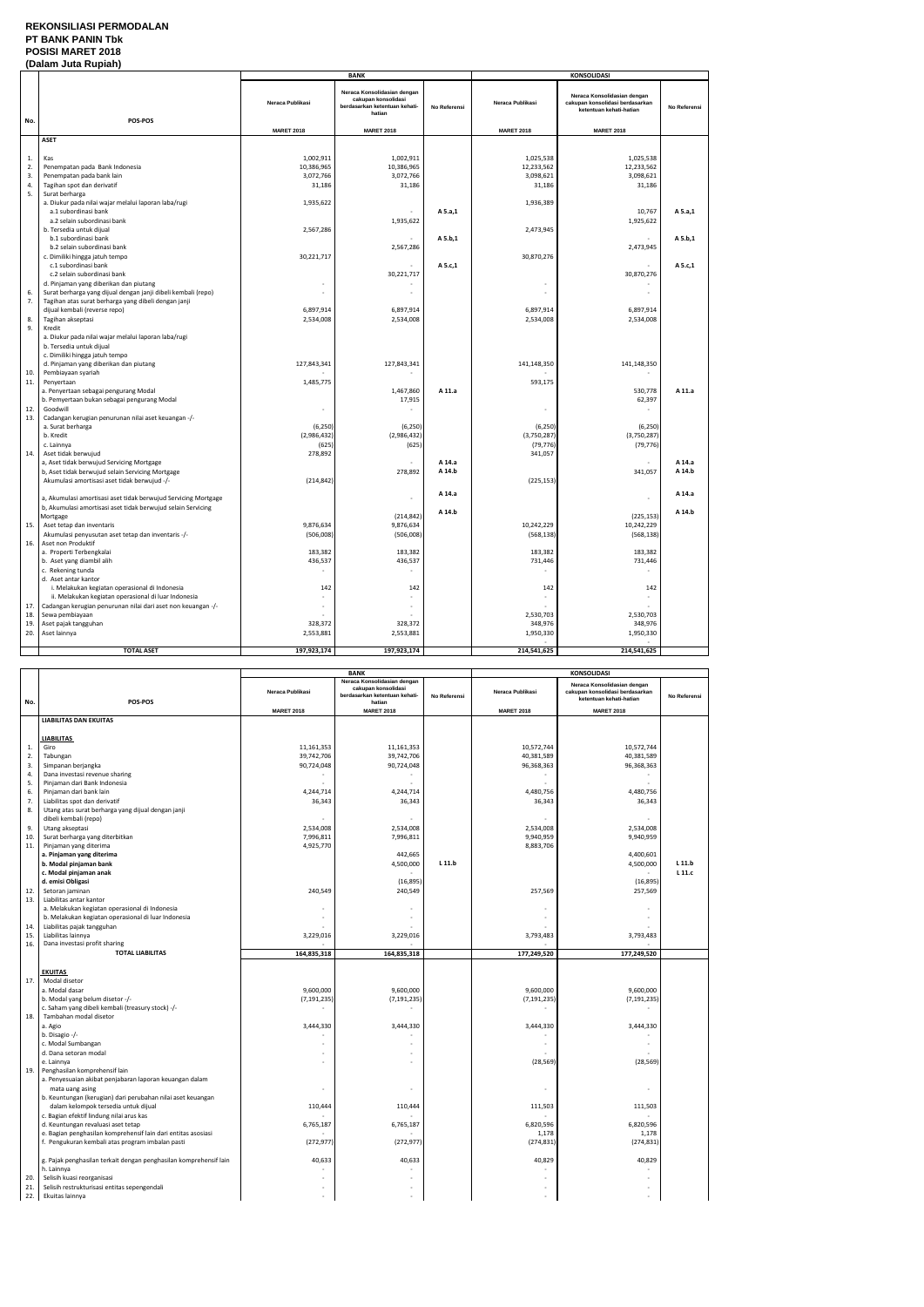### **REKONSILIASI PERMODALAN PT BANK PANIN Tbk POSISI MARET 2018 (Dalam Juta Rupiah)**

|     | <b>(Dalam vulu Ruplan)</b>             |                   |                                                                                               |                     |                   |                                                                                           |              |
|-----|----------------------------------------|-------------------|-----------------------------------------------------------------------------------------------|---------------------|-------------------|-------------------------------------------------------------------------------------------|--------------|
|     |                                        |                   | <b>BANK</b>                                                                                   |                     |                   | <b>KONSOLIDASI</b>                                                                        |              |
| No. | POS-POS                                | Neraca Publikasi  | Neraca Konsolidasian dengan<br>cakupan konsolidasi<br>berdasarkan ketentuan kehati-<br>hatian | <b>No Referensi</b> | Neraca Publikasi  | Neraca Konsolidasian dengan<br>cakupan konsolidasi berdasarkan<br>ketentuan kehati-hatian | No Referensi |
|     |                                        | <b>MARET 2018</b> | <b>MARET 2018</b>                                                                             |                     | <b>MARET 2018</b> | <b>MARET 2018</b>                                                                         |              |
| 23. | Cadangan                               |                   |                                                                                               |                     |                   |                                                                                           |              |
|     | a. Cadangan umum                       | 17,109,472        | 17,109,472                                                                                    |                     | 17,446,439        | 17,446,439                                                                                |              |
|     | b. Cadangan tujuan                     | 140,000           | 140,000                                                                                       |                     | 140,000           | 140,000                                                                                   |              |
| 24. | Laba rugi                              |                   |                                                                                               |                     |                   |                                                                                           |              |
|     | a. Tahun-tahun lalu                    | 2,727,371         | 2,727,371                                                                                     |                     | 3,861,355         | 3,861,355                                                                                 |              |
|     | b. Tahun berjalan                      | 614,631           | 614,631                                                                                       |                     | 667,168           | 667,168                                                                                   |              |
|     | TOTAL EKUITAS YANG DAPAT DIATRIBUSIKAN |                   |                                                                                               |                     |                   |                                                                                           |              |
|     | <b>KEPADA PEMILIK</b>                  | 33,087,856        | 33,087,856                                                                                    |                     | 34,638,763        | 34,638,763                                                                                |              |
| 25. | Kepentingan non pengendali             |                   |                                                                                               |                     | 2,653,342         |                                                                                           |              |
|     | a. Kepentingan non pengendali Bank     |                   |                                                                                               |                     |                   | 461,811                                                                                   | L.25.a       |
|     | a. Kepentingan non pengendali non Bank |                   |                                                                                               |                     |                   | 2,191,531                                                                                 |              |
|     | <b>TOTAL EKUITAS</b>                   | 33,087,856        | 33,087,856                                                                                    |                     | 37,292,105        | 37,292,105                                                                                |              |
|     |                                        |                   |                                                                                               |                     |                   |                                                                                           |              |
|     | TOTAL LIABILITAS DAN EKUITAS           | 197,923,174       | 197,923,174                                                                                   |                     | 214,541,625       | 214,541,625                                                                               |              |

|     |                                                                                                                                                                                                                                                                                                                                                                                                                                                                                                                                                       | <b>BANK</b>                                                                                                                         |                                                                                                                                     |              | <b>KONSOLIDASI</b>                                                                                                        |                                                                                                                                     |              |
|-----|-------------------------------------------------------------------------------------------------------------------------------------------------------------------------------------------------------------------------------------------------------------------------------------------------------------------------------------------------------------------------------------------------------------------------------------------------------------------------------------------------------------------------------------------------------|-------------------------------------------------------------------------------------------------------------------------------------|-------------------------------------------------------------------------------------------------------------------------------------|--------------|---------------------------------------------------------------------------------------------------------------------------|-------------------------------------------------------------------------------------------------------------------------------------|--------------|
| No. | POS-POS                                                                                                                                                                                                                                                                                                                                                                                                                                                                                                                                               | Neraca Publikasi                                                                                                                    | Neraca Konsolidasian dengan<br>cakupan konsolidasi<br>berdasarkan ketentuan kehati-<br>hatian                                       | No Referensi | Neraca Publikasi                                                                                                          | Neraca Konsolidasian dengan<br>cakupan konsolidasi berdasarkan<br>ketentuan kehati-hatian                                           | No Referensi |
|     | <b>TAGIHAN KOMITMEN</b>                                                                                                                                                                                                                                                                                                                                                                                                                                                                                                                               | <b>MARET 2018</b>                                                                                                                   | <b>MARET 2018</b>                                                                                                                   |              | <b>MARET 2018</b>                                                                                                         | <b>MARET 2018</b>                                                                                                                   |              |
| Ι.  | 1. Fasilitas Pinjaman yang belum ditarik                                                                                                                                                                                                                                                                                                                                                                                                                                                                                                              |                                                                                                                                     |                                                                                                                                     |              |                                                                                                                           |                                                                                                                                     |              |
|     | a. Rupiah<br>b. Valuta asing<br>Posisi pembelian spot dan derivatif yang masih berjalan<br>2.<br>3. Lainnya                                                                                                                                                                                                                                                                                                                                                                                                                                           | 7,801,082                                                                                                                           | $\sim$<br>7,801,082<br>$\sim$                                                                                                       |              | 7,801,082                                                                                                                 | 7,801,082<br>$\sim$                                                                                                                 |              |
| П.  | <b>KEWAJIBAN KOMITMEN</b>                                                                                                                                                                                                                                                                                                                                                                                                                                                                                                                             |                                                                                                                                     |                                                                                                                                     |              |                                                                                                                           |                                                                                                                                     |              |
|     | 1. Fasilitas Kredit Kepada Nasabah yang Belum Ditarik<br>a. BUMN<br>i. committed<br>- Rupiah<br>- Valuta asing<br>ii. Uncommitted<br>- Rupiah<br>- Valuta asing<br>b. Lainnya<br>i. committed<br>ii. Uncommitted<br>2. Fasilitas kredit kepada bank lain yang belum ditarik<br>a. committed<br>i. Rupiah<br>ii. Valuta asing<br>b. uncommitted<br>i. Rupiah<br>ii. Valuta asing<br>3. Irrevocable L/C yang masih berjalan<br>a. L/C luar negeri<br>b. L/C dalam negeri<br>Posisi penjualan spot dan derivatif yang masih berjalan<br>4.<br>5. Lainnya | 2,358,896<br>$\mathbf{1}$<br>220,001<br>2,753,499<br>28,779,934<br>8,616,584<br>35,352<br>696,187<br>634,150<br>7,803,866<br>$\sim$ | 2,358,896<br>$\mathbf{1}$<br>220,001<br>2,753,499<br>28,779,934<br>8,616,584<br>35,352<br>٠<br>٠<br>696,187<br>634,150<br>7,803,866 |              | 2,358,896<br>-1<br>220,001<br>2,753,499<br>28,672,561<br>9,106,866<br>35,352<br>93,604<br>696,187<br>634,150<br>7,803,866 | 2,358,896<br>$\mathbf{1}$<br>220,001<br>2,753,499<br>28,672,561<br>9,106,866<br>35,352<br>93,604<br>696,187<br>634,150<br>7,803,866 |              |
|     |                                                                                                                                                                                                                                                                                                                                                                                                                                                                                                                                                       |                                                                                                                                     |                                                                                                                                     |              |                                                                                                                           |                                                                                                                                     |              |
| Ш.  | <b>TAGIHAN KONTINJENSI</b>                                                                                                                                                                                                                                                                                                                                                                                                                                                                                                                            |                                                                                                                                     |                                                                                                                                     |              |                                                                                                                           |                                                                                                                                     |              |
|     | 1. Garansi yang diterima<br>a. Rupiah<br>b. Valuta Asing<br>2. Pendapatan Bunga dalam Penyelesaian<br>a. Bunga kredit yang diberikan<br>b. Bunga lainnya<br>3. Lainnya                                                                                                                                                                                                                                                                                                                                                                                | 685,555                                                                                                                             | ÷,<br>÷,<br>685,555<br>ä,                                                                                                           |              | 685,555                                                                                                                   | 685,555                                                                                                                             |              |
| IV. | <b>KEWAJIBAN KONTINJENSI</b>                                                                                                                                                                                                                                                                                                                                                                                                                                                                                                                          |                                                                                                                                     |                                                                                                                                     |              |                                                                                                                           |                                                                                                                                     |              |
|     | 1. Garansi yang Diterima<br>a. Rupiah<br>b. Valuta Asing<br>2. Lainnya                                                                                                                                                                                                                                                                                                                                                                                                                                                                                | 793,487<br>64,096<br>452,266                                                                                                        | 793,487<br>64,096<br>452,266                                                                                                        |              | 826,645<br>64,096<br>452,266                                                                                              | 826,645<br>64,096<br>452,266                                                                                                        |              |

|     |                                                       | <b>BANK</b>       |                                                                                               | <b>KONSOLIDASI</b> |                   |                                                                                           |              |
|-----|-------------------------------------------------------|-------------------|-----------------------------------------------------------------------------------------------|--------------------|-------------------|-------------------------------------------------------------------------------------------|--------------|
| No. | POS-POS                                               | Neraca Publikasi  | Neraca Konsolidasian dengan<br>cakupan konsolidasi<br>berdasarkan ketentuan kehati-<br>hatian | No Referensi       | Neraca Publikasi  | Neraca Konsolidasian dengan<br>cakupan konsolidasi berdasarkan<br>ketentuan kehati-hatian | No Referensi |
|     |                                                       | <b>MARET 2018</b> | <b>MARET 2018</b>                                                                             |                    | <b>MARET 2018</b> | <b>MARET 2018</b>                                                                         |              |
|     | PENDAPATAN DAN BEBAN OPERASIONAL                      |                   |                                                                                               |                    |                   |                                                                                           |              |
|     | A. Pendapatan dan Beban Bunga                         |                   |                                                                                               |                    |                   |                                                                                           |              |
| 1.  | Pendapatan Bunga                                      |                   |                                                                                               |                    |                   |                                                                                           |              |
|     | a. Rupiah                                             | 3,586,767         | 3,586,767                                                                                     |                    | 4,124,627         | 4,124,627                                                                                 |              |
|     | b. Valuta Asing                                       | 160,477           | 160,477                                                                                       |                    | 160,590           | 160,590                                                                                   |              |
| 2.  | <b>Beban Bunga</b>                                    |                   |                                                                                               |                    |                   |                                                                                           |              |
|     | a. Rupiah                                             | 1,851,355         | 1,851,355                                                                                     |                    | 2,092,956         | 2,092,956                                                                                 |              |
|     | b. Valuta Asing                                       | 18,994            | 18,994                                                                                        |                    | 18.994            | 18,994                                                                                    |              |
|     | Pendapatan (Beban) Bunga Bersih                       | 1,876,895         | 1,876,895                                                                                     |                    | 2,173,267         | 2,173,267                                                                                 |              |
|     |                                                       |                   |                                                                                               |                    |                   |                                                                                           |              |
|     | B. Pendapatan dan Beban Operasional selain Bunga      |                   |                                                                                               |                    |                   |                                                                                           |              |
| 1.  | Pendapatan Operasional selain bunga                   | 304,118           | 304,118                                                                                       |                    | 694,260           | 694,260                                                                                   |              |
|     | a. Peningkatan nilai wajar aset keuangan              |                   |                                                                                               |                    |                   |                                                                                           |              |
|     | i. Surat berharga                                     | 4,861             | 4,861                                                                                         |                    | 4,861             | 4,861                                                                                     |              |
|     | ii. Kredit                                            |                   |                                                                                               |                    |                   |                                                                                           |              |
|     | iii. Spot dan derivatif                               | 1,422             | 1,422                                                                                         |                    | 1,422             | 1,422                                                                                     |              |
|     | iv. Aset keuangan lainnya                             |                   |                                                                                               |                    |                   | $\overline{\phantom{a}}$                                                                  |              |
|     | b. Penurunan nilai wajar liabilitas keuangan          |                   |                                                                                               |                    |                   | $\overline{\phantom{a}}$                                                                  |              |
|     | c. Keuntungan penjualan aset keuangan                 |                   |                                                                                               |                    |                   |                                                                                           |              |
|     | i. Surat berharga                                     | 35,947            | 35,947                                                                                        |                    | 35,947            | 35,947                                                                                    |              |
|     | ii. Kredit                                            |                   |                                                                                               |                    | $\sim$            |                                                                                           |              |
|     | iii. Aset keuangan lainnya                            |                   |                                                                                               |                    |                   |                                                                                           |              |
|     | d. Keuntungan transaksi spot dan derivatif (realised) | 12,081            | 12,081                                                                                        |                    | 12,081            | 12,081                                                                                    |              |
|     | e. Dividen                                            | 13,667            | 13,667                                                                                        |                    | 13,667            | 13,667                                                                                    |              |
|     | f. Keuntungan dari penyertaan dengan equity method    |                   |                                                                                               |                    | 13,569            | 13,569                                                                                    |              |
|     | g. Komisi/provisi/fee dan administrasi                | 129,220           | 129,220                                                                                       |                    | 182,533           | 182,533                                                                                   |              |
|     | h. Pemulihan atas cadangan kerugian penurunan nilai   | 12,096            | 12,096                                                                                        |                    | 312,079           | 312,079                                                                                   |              |
|     | i. Pendapatan lainnya                                 | 94,824            | 94,824                                                                                        |                    | 118,101           | 118,101                                                                                   |              |
|     |                                                       |                   |                                                                                               |                    |                   |                                                                                           |              |
| 2.  | Beban Operasional selain Bunga                        | 1,380,355         | 1,380,355                                                                                     |                    | 1,949,738         | 1,949,738                                                                                 |              |
|     | a. Penurunan nilai wajar aset keuangan                |                   |                                                                                               |                    |                   |                                                                                           |              |
|     | i. Surat berharga                                     | 46,687            | 46,687                                                                                        |                    | 46,873            | 46,873                                                                                    |              |
|     | ii. Kredit                                            |                   |                                                                                               |                    |                   |                                                                                           |              |
|     | iii. Spot dan derivatif                               | 5,338             | 5,338                                                                                         |                    | 5,338             | 5,338                                                                                     |              |
|     | iv. Aset keuangan lainnya                             |                   |                                                                                               |                    |                   | $\sim$                                                                                    |              |
|     | b. Peningkatan nilai wajar liabilitas keuangan        |                   |                                                                                               |                    |                   |                                                                                           |              |
|     | c. Kerugian penjualan aset keuangan                   |                   |                                                                                               |                    |                   |                                                                                           |              |
|     | i. Surat berharga                                     | 298               | 298                                                                                           |                    | 298               | 298                                                                                       |              |
|     | ii. Kredit                                            |                   |                                                                                               |                    |                   |                                                                                           |              |
|     | iii. Aset Keuangan Lainnya                            |                   |                                                                                               |                    |                   |                                                                                           |              |
|     | d. Kerugian transaksi spot dan derivatif (realised)   |                   |                                                                                               |                    |                   |                                                                                           |              |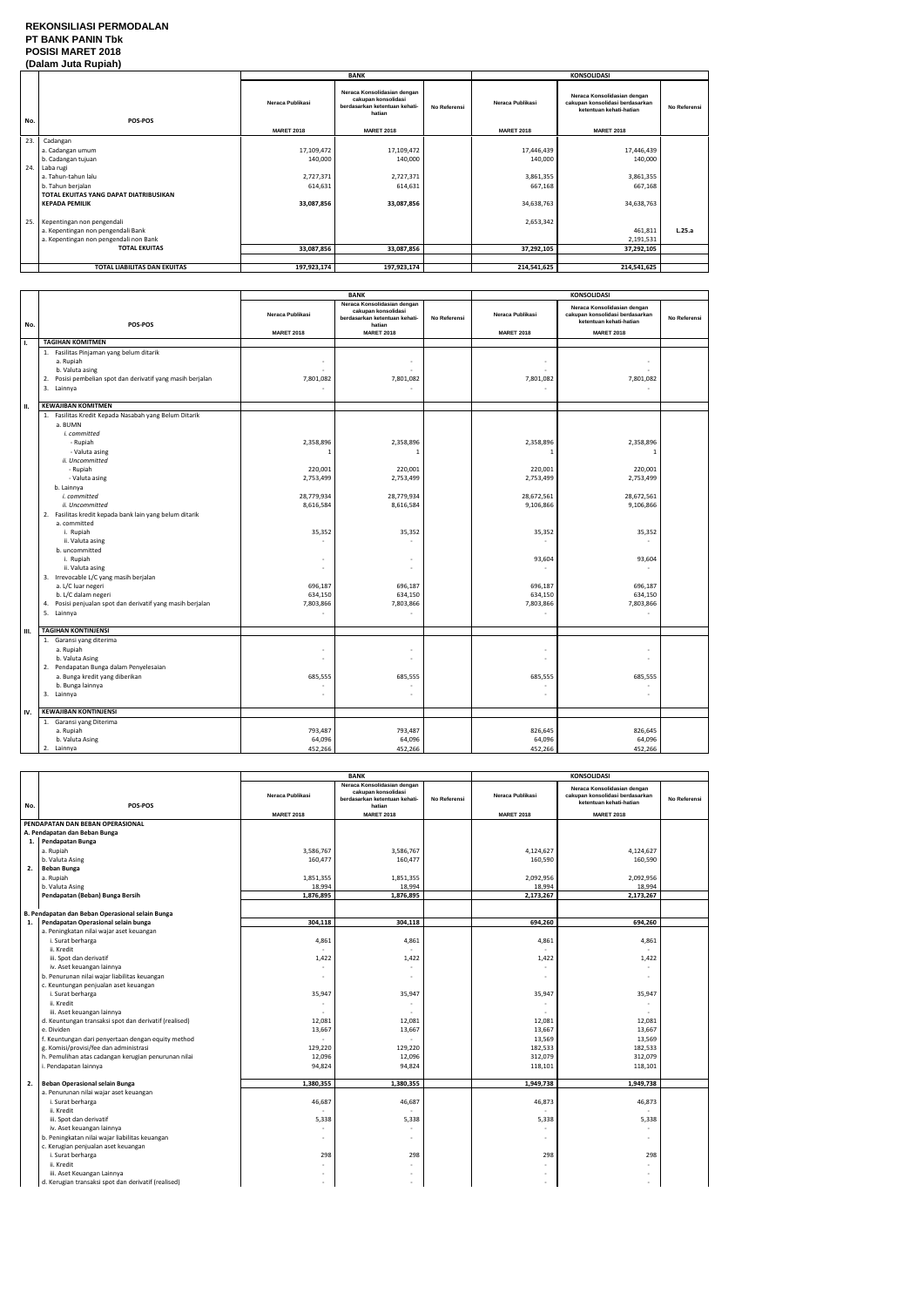## **REKONSILIASI PERMODALAN PT BANK PANIN Tbk POSISI MARET 2018**

| (Dalam Juta Rupiah) |                                                                                                       |                          |                                                                                               |              |                          |                                                                                           |              |
|---------------------|-------------------------------------------------------------------------------------------------------|--------------------------|-----------------------------------------------------------------------------------------------|--------------|--------------------------|-------------------------------------------------------------------------------------------|--------------|
|                     |                                                                                                       |                          | <b>BANK</b>                                                                                   |              |                          | <b>KONSOLIDASI</b>                                                                        |              |
|                     | POS-POS                                                                                               | Neraca Publikasi         | Neraca Konsolidasian dengan<br>cakupan konsolidasi<br>berdasarkan ketentuan kehati-<br>hatian | No Referensi | Neraca Publikasi         | Neraca Konsolidasian dengan<br>cakupan konsolidasi berdasarkan<br>ketentuan kehati-hatian | No Referensi |
| No.                 |                                                                                                       | <b>MARET 2018</b>        | <b>MARET 2018</b>                                                                             |              | <b>MARET 2018</b>        | <b>MARET 2018</b>                                                                         |              |
|                     | e. Kerugian penurunan nilai aset keuangan (impairment)                                                |                          |                                                                                               |              |                          |                                                                                           |              |
|                     | i. Surat berharga                                                                                     |                          |                                                                                               |              |                          |                                                                                           |              |
|                     | ii. Kredit                                                                                            | 295,397                  | 295,397                                                                                       |              | 658,275                  | 658,275                                                                                   |              |
|                     | iii. Pembiayaan syariah                                                                               |                          |                                                                                               |              |                          |                                                                                           |              |
|                     | iv. Aset keuangan lainnya                                                                             |                          |                                                                                               |              | 24,043                   | 24,043                                                                                    |              |
|                     | f. kerugian terkait risiko operasional<br>g. Kerugian dari penyertaan dengan equity method            | 114                      | 114                                                                                           |              | 114                      | 114                                                                                       |              |
|                     | h. Komisi, provisi/fee dan administratif                                                              | 4,132                    | 4,132                                                                                         |              | 4,132                    | 4,132                                                                                     |              |
|                     | i. Kerugian penurunan nilai aset lainnya (non keuangan)                                               | 50                       | 50                                                                                            |              | 481                      | 481                                                                                       |              |
|                     | . Beban tenaga kerja                                                                                  | 407,726                  | 407,726                                                                                       |              | 510,655                  | 510,655                                                                                   |              |
|                     | k. Beban promosi<br>I. Beban lainnya                                                                  | 7,465                    | 7,465                                                                                         |              | 12,715                   | 12,715                                                                                    |              |
|                     | Pendapatan (Beban) Operasional selain Bunga Bersih                                                    | 613,148<br>(1,076,237)   | 613,148<br>(1,076,237)                                                                        |              | 686,814<br>(1, 255, 478) | 686,814<br>(1, 255, 478)                                                                  |              |
|                     | LABA (RUGI) OPERASIONAL                                                                               | 800,658                  | 800,658                                                                                       |              | 917,789                  | 917,789                                                                                   |              |
|                     |                                                                                                       |                          |                                                                                               |              |                          |                                                                                           |              |
|                     | PENDAPATAN DAN BEBAN NON OPERASIONAL                                                                  |                          |                                                                                               |              |                          |                                                                                           |              |
| 1.                  | Keuntungan (kerugian) penjualan aset tetap dan inventaris                                             | 119                      | 119                                                                                           |              | 266                      | 266                                                                                       |              |
| 2.<br>3.            | Keuntungan (kerugian) penjabaran transaksi valuta asing<br>Pendapatan (beban) non operasional lainnya | 2,557<br>10,133          | 2,557<br>10,133                                                                               |              | 3,356<br>13,515          | 3,356<br>13,515                                                                           |              |
|                     |                                                                                                       |                          |                                                                                               |              |                          |                                                                                           |              |
|                     | LABA (RUGI) NON OPERASIONAL                                                                           | 12,809                   | 12,809                                                                                        |              | 17,137                   | 17,137                                                                                    |              |
|                     |                                                                                                       |                          |                                                                                               |              |                          |                                                                                           |              |
|                     | LABA (RUGI) TAHUN BERJALAN SEBELUM PAJAK                                                              | 813,467                  | 813,467                                                                                       |              | 934,926                  | 934,926                                                                                   |              |
|                     | Pajak penghasilan                                                                                     |                          |                                                                                               |              |                          |                                                                                           |              |
|                     | a. Taksiran pajak tahun berjalan                                                                      | (198, 862)               | (198, 862)                                                                                    |              | (230, 526)               | (230, 526)                                                                                |              |
|                     | b. Pendapatan (beban) pajak tangguhan                                                                 | 26                       | 26                                                                                            |              | 2,272                    | 2,272                                                                                     |              |
|                     |                                                                                                       |                          |                                                                                               |              |                          |                                                                                           |              |
|                     | LABA (RUGI) TAHUN BERJALAN SETELAH PAJAK BERSIH                                                       | 614,631                  | 614,631                                                                                       |              | 706,672                  | 706,672                                                                                   |              |
|                     |                                                                                                       |                          |                                                                                               |              |                          |                                                                                           |              |
|                     | PENGHASILAN KOMPREHENSIF LAIN<br>1. Pos-pos yang tidak akan direklasifikasi ke laba rugi              |                          |                                                                                               |              |                          |                                                                                           |              |
|                     | a. Keuntungan revaluasi aset tetap                                                                    |                          |                                                                                               |              |                          |                                                                                           |              |
|                     | b. Pengukuran kembali atas program imbalan pasti                                                      |                          |                                                                                               |              |                          |                                                                                           |              |
|                     | c. Bagian penghasilan komprehensif lain dari entitas asosiasi                                         |                          | $\overline{\phantom{a}}$                                                                      |              | (10)                     | (10)                                                                                      |              |
|                     | d. Lainnya                                                                                            |                          | $\overline{\phantom{a}}$                                                                      |              |                          |                                                                                           |              |
|                     | e. Pajak penghasilan terkait pos-pos yang tidak akan direklasifikasi<br>ke laba rugi                  |                          |                                                                                               |              |                          |                                                                                           |              |
|                     | 2. Pos-pos yang akan direklasifikasi ke laba rugi                                                     |                          |                                                                                               |              |                          |                                                                                           |              |
|                     | a. Penyesuaian akibat penjabaran laporan keuangan dalam mata                                          |                          |                                                                                               |              |                          |                                                                                           |              |
|                     | uang asing                                                                                            |                          |                                                                                               |              |                          |                                                                                           |              |
|                     | b. Keuntungan (kerugian) dari perubahan nilai aset keuangan                                           |                          |                                                                                               |              |                          |                                                                                           |              |
|                     | dalam kelompok tersedia untuk dijual<br>c. Bagian efektif lindung nilai arus kas                      | (13, 396)                | (13, 396)                                                                                     |              | (13, 618)                | (13, 618)                                                                                 |              |
|                     | d. Lainnya                                                                                            |                          |                                                                                               |              |                          |                                                                                           |              |
|                     | e. Pajak penghasilan terkait pos-pos yang akan direklasifikasi ke                                     |                          |                                                                                               |              |                          |                                                                                           |              |
|                     | laba rugi                                                                                             | 3,349                    | 3,349                                                                                         |              | 3,405                    | 3,405                                                                                     |              |
|                     | PENGHASILAN KOMPREHENSIF LAIN TAHUN BERJALAN SETELAH                                                  |                          |                                                                                               |              |                          |                                                                                           |              |
|                     | PAJAK                                                                                                 | (10, 047)                | (10, 047)                                                                                     |              | (10, 223)                | (10, 223)                                                                                 |              |
|                     | TOTAL LABA (RUGI) KOMPREHENSIF TAHUN BERJALAN                                                         | 604,584                  | 604,584                                                                                       |              | 696,449                  | 696,449                                                                                   |              |
|                     |                                                                                                       |                          |                                                                                               |              |                          |                                                                                           |              |
|                     |                                                                                                       |                          |                                                                                               |              |                          |                                                                                           |              |
|                     | Laba (Rugi) Bersih Tahun Berjalan yang dapat diatribusikan kepada:                                    |                          |                                                                                               |              |                          |                                                                                           |              |
|                     | PEMILIK<br>KEPENTINGAN NON PENGENDALI                                                                 | 614,631                  | 614,631                                                                                       |              | 667,168                  | 667,168                                                                                   |              |
|                     | TOTAL LABA (RUGI) BERSIH TAHUN BERJALAN                                                               | 614,631                  | 614,631                                                                                       |              | 39,504<br>706,672        | 39,504<br>706,672                                                                         |              |
|                     |                                                                                                       |                          |                                                                                               |              |                          |                                                                                           |              |
|                     | Total Laba (Rugi) Komprehensif Tahun Berjalan yang dapat                                              |                          |                                                                                               |              |                          |                                                                                           |              |
|                     | diatribusikan kepada:                                                                                 |                          |                                                                                               |              |                          |                                                                                           |              |
|                     | PEMILIK                                                                                               | 604,584                  | 604,584                                                                                       |              | 656,865                  | 656,865                                                                                   |              |
|                     | <b>KEPENTINGAN NON PENGENDALI</b><br>TOTAL LABA (RUGI) KOMPREHENSIF TAHUN BERJALAN                    | 604,584                  | 604,584                                                                                       |              | 39,584<br>696,449        | 39,584<br>696,449                                                                         |              |
|                     |                                                                                                       |                          |                                                                                               |              |                          |                                                                                           |              |
|                     | TRANSFER LABA (RUGI) KE KANTOR PUSAT                                                                  |                          |                                                                                               |              |                          |                                                                                           |              |
|                     |                                                                                                       |                          |                                                                                               |              |                          |                                                                                           |              |
|                     | <b>DIVIDEN</b>                                                                                        | $\overline{\phantom{a}}$ | $\overline{\phantom{a}}$                                                                      |              |                          | $\overline{\phantom{a}}$                                                                  |              |
|                     |                                                                                                       |                          |                                                                                               |              |                          |                                                                                           |              |
|                     | <b>LABA BERSIH PER SAHAM</b>                                                                          | 25.52                    | 25.52                                                                                         |              | 27.70                    | 27.70                                                                                     |              |
|                     |                                                                                                       |                          |                                                                                               |              |                          |                                                                                           |              |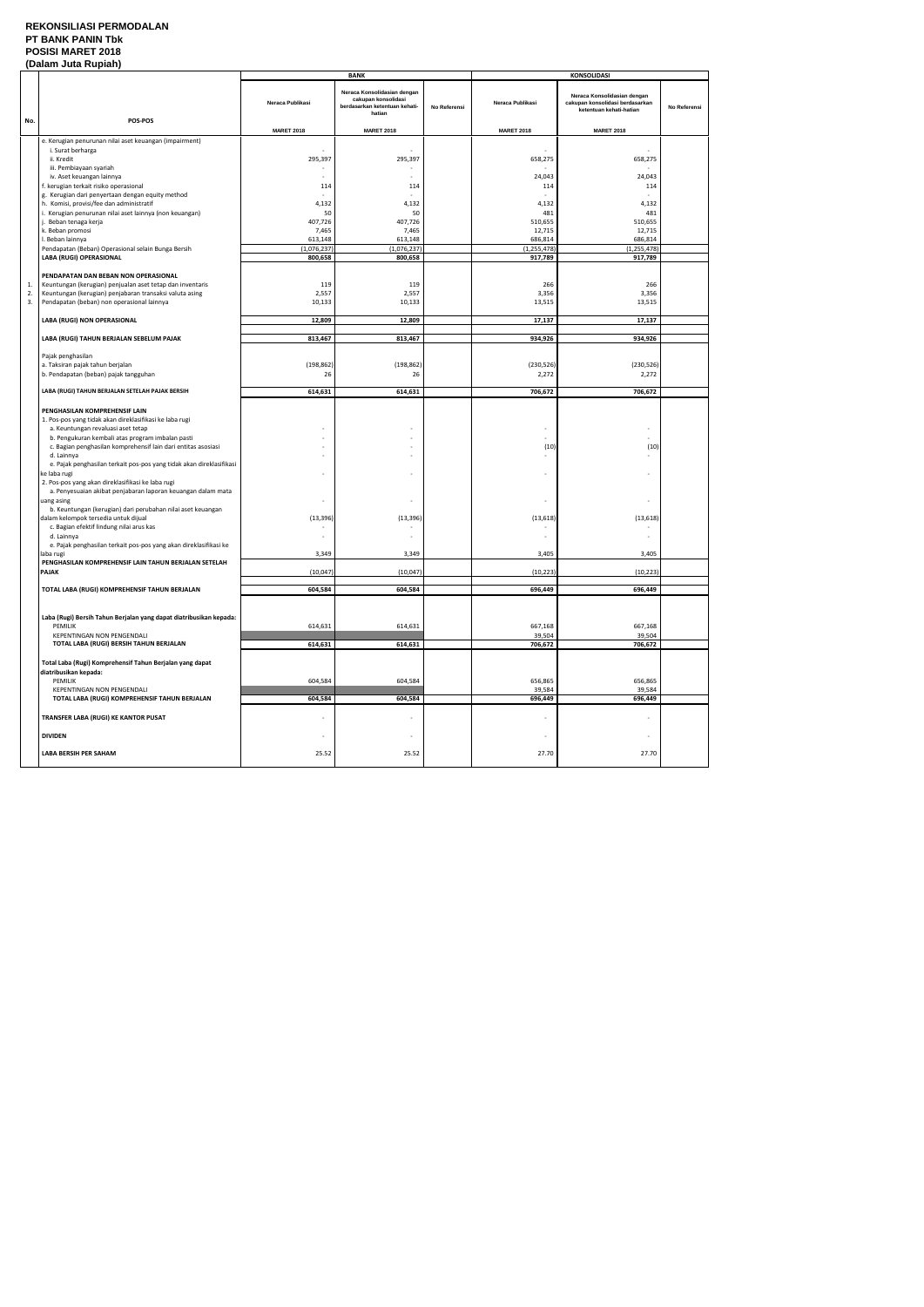|                 | Saham                                                                                |                               |  |  |  |  |
|-----------------|--------------------------------------------------------------------------------------|-------------------------------|--|--|--|--|
| No              | Pertanyaan                                                                           | Jawaban                       |  |  |  |  |
| $\mathbf 1$     | Penerbit                                                                             | PT Bank Panin Tbk.            |  |  |  |  |
| 2               | Nomor identifikasi                                                                   | 1 sd 24.087.645.998           |  |  |  |  |
| 3               | Hukum yang digunakan                                                                 | Hukum Indonesia               |  |  |  |  |
|                 | Perlakuan instrumen berdasarkan ketentuan KPMM                                       |                               |  |  |  |  |
| 4               | Pada saat masa transisi                                                              | N/A                           |  |  |  |  |
| 5               | Setelah masa transisi                                                                | CET1                          |  |  |  |  |
| 6               | Apakah instrumen eligible untuk Solo/Group atau Group dan Solo                       | Grup, Solo                    |  |  |  |  |
| $\overline{7}$  | Jenis instrumen                                                                      | Saham Biasa                   |  |  |  |  |
| 8               | Jumlah yang diakui dalam perhitungan KPMM                                            | 2,408,765                     |  |  |  |  |
| $\overline{9}$  | Nilai Par dari instrumen                                                             | 2,408,765                     |  |  |  |  |
| $\overline{10}$ | Klasifikasi akuntansi                                                                | Ekuitas                       |  |  |  |  |
| 11              | Tanggal penerbitan                                                                   | 29/12/1982                    |  |  |  |  |
| 12              | Tidak ada jatuh tempo (perpetual) atau dengan jatuh tempo                            | Perpetual                     |  |  |  |  |
| 13              | Tanggal jatuh tempo                                                                  | Tidak ada tanggal jatuh tempo |  |  |  |  |
| 14              | Eksekusi Call Option atas persetujuan pengawas Bank                                  | Tidak                         |  |  |  |  |
| $\overline{15}$ | Tanggal call option, jumlah penarikan dan persyaratan call option lainnya (bila ada) | N/A                           |  |  |  |  |
| 16              | Subsequent call option                                                               | N/A                           |  |  |  |  |
|                 | Kupon/deviden                                                                        |                               |  |  |  |  |
| 17              | Fixed atau floating                                                                  | Floating                      |  |  |  |  |
| $\overline{18}$ | Tingkat dari kupon rate atau index lain yang menjadi acuan                           | N/A                           |  |  |  |  |
| $\overline{19}$ | Ada atau tidaknya dividend stopper                                                   | Tidak                         |  |  |  |  |
| 20              | Fully discretionary; partial or mandatory                                            | <b>FD</b>                     |  |  |  |  |
| 21              | Apakah terdapat fitur step up atau insentif lain                                     | Tidak                         |  |  |  |  |
| 22              | Noncumulative atau cumulative                                                        | Noncumulative                 |  |  |  |  |
| 23              | Convertible atau non-convertible                                                     | Non Convertible               |  |  |  |  |
| 24              | Jika convertible, sebutkan trigger point-nya                                         | N/A                           |  |  |  |  |
| 25              | Jika convertible, apakah seluruh atau sebagian                                       | N/A                           |  |  |  |  |
| 26              | Jika dikonversi, bagaimana rate konversinya                                          | N/A                           |  |  |  |  |
| 27              | Jika dikonversi, apakah mandatory atau optional                                      | N/A                           |  |  |  |  |
| 28              | Jika dikonversi, sebutkan jenis instrumen konversinya                                | N/A                           |  |  |  |  |
| 29              | Jika dikonversi, sebutkan issuer of instrument it converts into                      | N/A                           |  |  |  |  |
| 30              | Fitur Write-down                                                                     | Tidak                         |  |  |  |  |
| 31              | Jika terjadi write-down, sebutkan trigger-nya                                        | N/A                           |  |  |  |  |
| $\overline{32}$ | Jika terjadi write-down, apakah penuh atau sebagian                                  | N/A                           |  |  |  |  |
| 33              | Jika terjadi write-down, permanent atau temporer                                     | N/A                           |  |  |  |  |
| 34              | Jika terjadi write down temporer, jelaskan mekanisme write-up                        | N/A                           |  |  |  |  |
| 35              | Hierarki instrumen pada saat likuidasi                                               | Urutan terakhir (Junior)      |  |  |  |  |
| 36              | Apakah terdapat fitur yang non-complaint                                             | Tidak                         |  |  |  |  |
| $\overline{37}$ | Jika Ya, jelaskan fitur yang non-complaint                                           | N/A                           |  |  |  |  |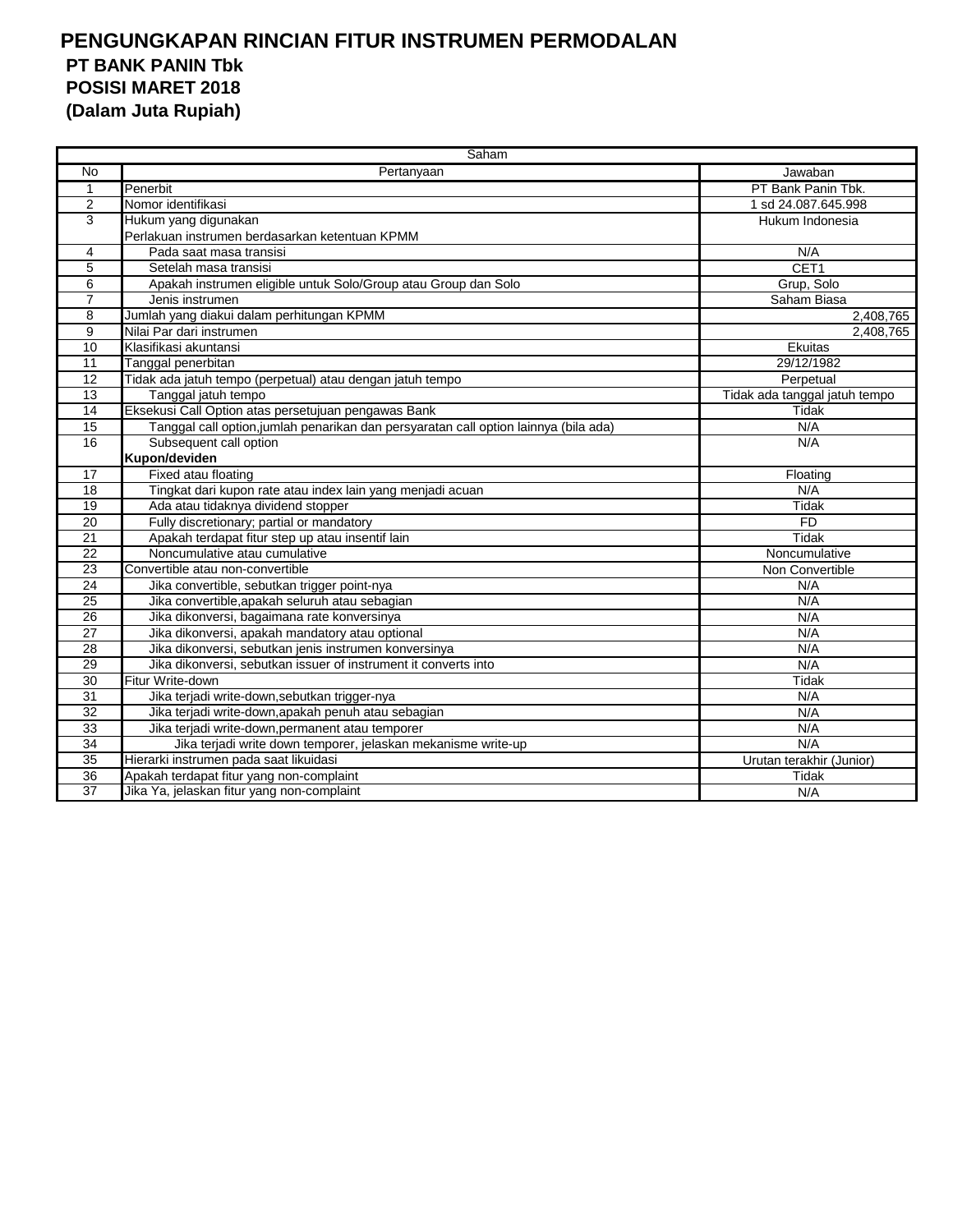| Obligasi Subordinasi Berkelanjutan I |                                                                                      |                            |  |  |  |  |
|--------------------------------------|--------------------------------------------------------------------------------------|----------------------------|--|--|--|--|
| No                                   | Pertanyaan                                                                           | Jawaban                    |  |  |  |  |
| $\mathbf{1}$                         | Penerbit                                                                             | PT Bank Panin Tbk.         |  |  |  |  |
| 2                                    | Nomor identifikasi                                                                   | IDA000056105               |  |  |  |  |
| 3                                    | Hukum yang digunakan                                                                 | Hukum Indonesia            |  |  |  |  |
|                                      | Perlakuan instrumen berdasarkan ketentuan KPMM                                       |                            |  |  |  |  |
| 4                                    | Pada saat masa transisi                                                              | N/A                        |  |  |  |  |
| 5                                    | Setelah masa transisi                                                                | $\overline{T2}$            |  |  |  |  |
| $\overline{6}$                       | Apakah instrumen eligible untuk Solo/Group atau Group dan Solo                       | Group, Solo                |  |  |  |  |
| $\overline{7}$                       | Jenis instrumen                                                                      | Surat berharga subordinasi |  |  |  |  |
| 8                                    | Jumlah yang diakui dalam perhitungan KPMM                                            | 700,000                    |  |  |  |  |
| 9                                    | Nilai Par dari instrumen                                                             | 2,000,000                  |  |  |  |  |
| 10                                   | Klasifikasi akuntansi                                                                | Ekuitas                    |  |  |  |  |
| 11                                   | Tanggal penerbitan                                                                   | 20/12/2012                 |  |  |  |  |
| 12                                   | Tidak ada jatuh tempo (perpetual) atau dengan jatuh tempo                            | Dengan Jatuh Tempo         |  |  |  |  |
| $\overline{13}$                      | Tanggal jatuh tempo                                                                  | 20/12/2019                 |  |  |  |  |
| 14                                   | Eksekusi Call Option atas persetujuan pengawas Bank                                  | Tidak                      |  |  |  |  |
| 15                                   | Tanggal call option, jumlah penarikan dan persyaratan call option lainnya (bila ada) | N/A                        |  |  |  |  |
| 16                                   | Subsequent call option                                                               | N/A                        |  |  |  |  |
|                                      | Kupon/deviden                                                                        |                            |  |  |  |  |
| 17                                   | Fixed atau floating                                                                  | Fixed                      |  |  |  |  |
| 18                                   | Tingkat dari kupon rate atau index lain yang menjadi acuan                           | 9,40%                      |  |  |  |  |
| 19                                   | Ada atau tidaknya dividend stopper                                                   | <b>Tidak</b>               |  |  |  |  |
| 20                                   | Fully discretionary; partial or mandatory                                            | Mandatory                  |  |  |  |  |
| $\overline{21}$                      | Apakah terdapat fitur step up atau insentif lain                                     | Tidak                      |  |  |  |  |
| 22                                   | Noncumulative atau cumulative                                                        | Cumulative                 |  |  |  |  |
| $\overline{23}$                      | Convertible atau non-convertible                                                     | <b>Tidak</b>               |  |  |  |  |
| 24                                   | Jika convertible, sebutkan trigger point-nya                                         | N/A                        |  |  |  |  |
| 25                                   | Jika convertible, apakah seluruh atau sebagian                                       | N/A                        |  |  |  |  |
| $\overline{26}$                      | Jika dikonversi, bagaimana rate konversinya                                          | N/A                        |  |  |  |  |
| 27                                   | Jika dikonversi, apakah mandatory atau optional                                      | N/A                        |  |  |  |  |
| 28                                   | Jika dikonversi, sebutkan jenis instrumen konversinya                                | N/A                        |  |  |  |  |
| 29                                   | Jika dikonversi, sebutkan issuer of instrument it converts into                      | N/A                        |  |  |  |  |
| 30                                   | Fitur Write-down                                                                     | <b>Tidak</b>               |  |  |  |  |
| $\overline{31}$                      | Jika terjadi write-down, sebutkan trigger-nya                                        | N/A                        |  |  |  |  |
| $\overline{32}$                      | Jika terjadi write-down, apakah penuh atau sebagian                                  | N/A                        |  |  |  |  |
| 33                                   | Jika terjadi write-down, permanent atau temporer                                     | N/A                        |  |  |  |  |
| 34                                   | Jika terjadi write down temporer, jelaskan mekanisme write-up                        | N/A                        |  |  |  |  |
| 35                                   | Hierarki instrumen pada saat likuidasi                                               | Junior/Subordinasi         |  |  |  |  |
| 36                                   | Apakah terdapat fitur yang non-complaint                                             | Tidak                      |  |  |  |  |
| $\overline{37}$                      | Jika Ya, jelaskan fitur yang non-complaint                                           | N/A                        |  |  |  |  |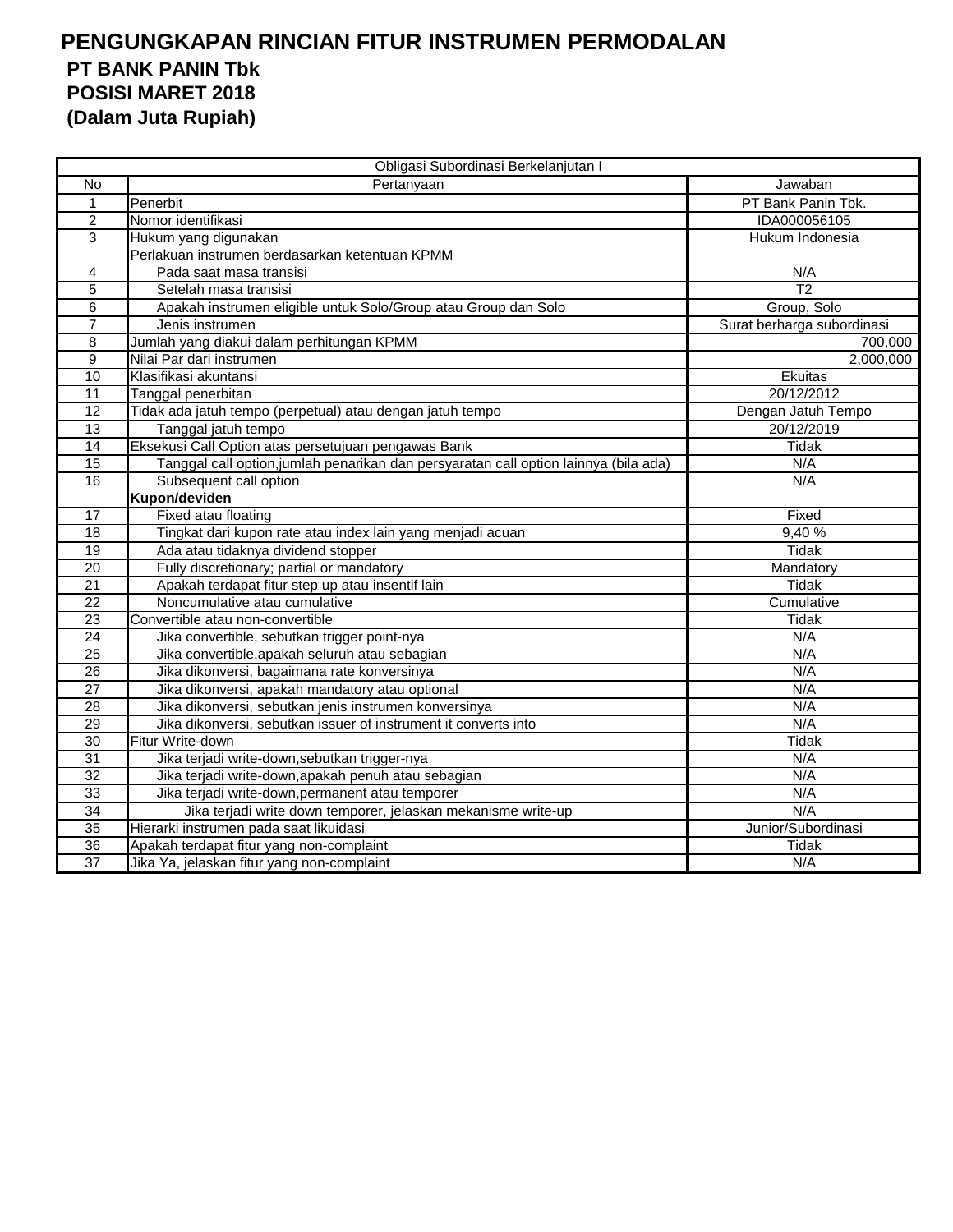|                 | Obligasi Subordinasi Berkelanjutan II tahap I                                        |                                                       |
|-----------------|--------------------------------------------------------------------------------------|-------------------------------------------------------|
| $\overline{N}$  | Pertanyaan                                                                           | Jawaban                                               |
| $\mathbf{1}$    | Penerbit                                                                             | PT Bank Panin Tbk.                                    |
| $\overline{2}$  | Nomor identifikasi                                                                   | IDA000074009                                          |
| 3               | Hukum yang digunakan                                                                 | Hukum Indonesia                                       |
|                 | Perlakuan instrumen berdasarkan ketentuan KPMM                                       |                                                       |
| 4               | Pada saat masa transisi                                                              | N/A                                                   |
| 5               | Setelah masa transisi                                                                | T <sub>2</sub>                                        |
| 6               | Apakah instrumen eligible untuk Solo/Group atau Group dan Solo                       | Group, Solo                                           |
| 7               | Jenis instrumen                                                                      | Surat berharga subordinasi                            |
| 8               | Jumlah yang diakui dalam perhitungan KPMM                                            | 100,000                                               |
| 9               | Nilai Par dari instrumen                                                             | 100.000                                               |
| 10              | Klasifikasi akuntansi                                                                | Ekuitas                                               |
| 11              | Tanggal penerbitan                                                                   | 28/06/2016                                            |
| 12              | Tidak ada jatuh tempo (perpetual) atau dengan jatuh tempo                            | Dengan Jatuh Tempo                                    |
| 13              | Tanggal jatuh tempo                                                                  | 28/06/2023                                            |
| 14              | Eksekusi Call Option atas persetujuan pengawas Bank                                  | Tidak                                                 |
| 15              | Tanggal call option, jumlah penarikan dan persyaratan call option lainnya (bila ada) | N/A                                                   |
| 16              | Subsequent call option                                                               | N/A                                                   |
|                 | Kupon/deviden                                                                        |                                                       |
| 17              | Fixed atau floating                                                                  | Fixed                                                 |
| 18              | Tingkat dari kupon rate atau index lain yang menjadi acuan                           | 9.60%                                                 |
| 19              | Ada atau tidaknya dividend stopper                                                   | Tidak                                                 |
| 20              | Fully discretionary; partial or mandatory                                            | Mandatory                                             |
| 21              | Apakah terdapat fitur step up atau insentif lain                                     | Tidak                                                 |
| 22              | Noncumulative atau cumulative                                                        | Cumulative                                            |
| 23              | Convertible atau non-convertible                                                     | Convertible                                           |
| 24              | Jika convertible, sebutkan trigger point-nya                                         | Jika KPMM Bank dibawah nilai minimum dan OJK          |
|                 |                                                                                      | Menetapkan Bahwa Perseroan Berpotensi Terganggu       |
|                 |                                                                                      | Kelangsungan Usahanya (Point Of Non-Viability) Sesuai |
|                 |                                                                                      | Dengan Pasal 19.1.C Peraturan OJK No. 11/POJK.03/2016 |
|                 |                                                                                      | Tanggal 29 Januari 2016                               |
| 25              | Jika convertible, apakah seluruh atau sebagian                                       | Kemungkinan dikonversi secara penuh atau sebagian     |
| 26              | Jika dikonversi, bagaimana rate konversinya                                          | Sesuai Prospektus, rate tersebut belum ditentukan     |
| $\overline{27}$ | Jika dikonversi, apakah mandatory atau optional                                      | Mandatory                                             |
| 28              | Jika dikonversi, sebutkan jenis instrumen konversinya                                | CET <sub>1</sub>                                      |
| 29              | Jika dikonversi, sebutkan issuer of instrument it converts into                      | PT Bank Panin Tbk.                                    |
| 30              | Fitur Write-down                                                                     | Ya                                                    |
| 31              | Jika terjadi write-down, sebutkan trigger-nya                                        | Jika KPMM Bank dibawah nilai minimum dan OJK          |
|                 |                                                                                      | Menetapkan Bahwa Perseroan Berpotensi Terganggu       |
|                 |                                                                                      | Kelangsungan Usahanya (Point Of Non-Viability) Sesuai |
|                 |                                                                                      | Dengan Pasal 19.1.C Peraturan OJK No. 11/POJK.03/2016 |
|                 |                                                                                      | Tanggal 29 Januari 2016                               |
|                 |                                                                                      |                                                       |
| 32              | Jika terjadi write-down, apakah penuh atau sebagian                                  | Kemungkinan di write down sebagian                    |
| 33              | Jika terjadi write-down, permanent atau temporer                                     | Permanen                                              |
| 34              | Jika terjadi write down temporer, jelaskan mekanisme write-up                        | N/A                                                   |
| 35              | Hierarki instrumen pada saat likuidasi                                               | Junior/Subordinasi                                    |
| 36              | Apakah terdapat fitur yang non-complaint                                             | Tidak                                                 |
| 37              | Jika Ya, jelaskan fitur yang non-complaint                                           | N/A                                                   |